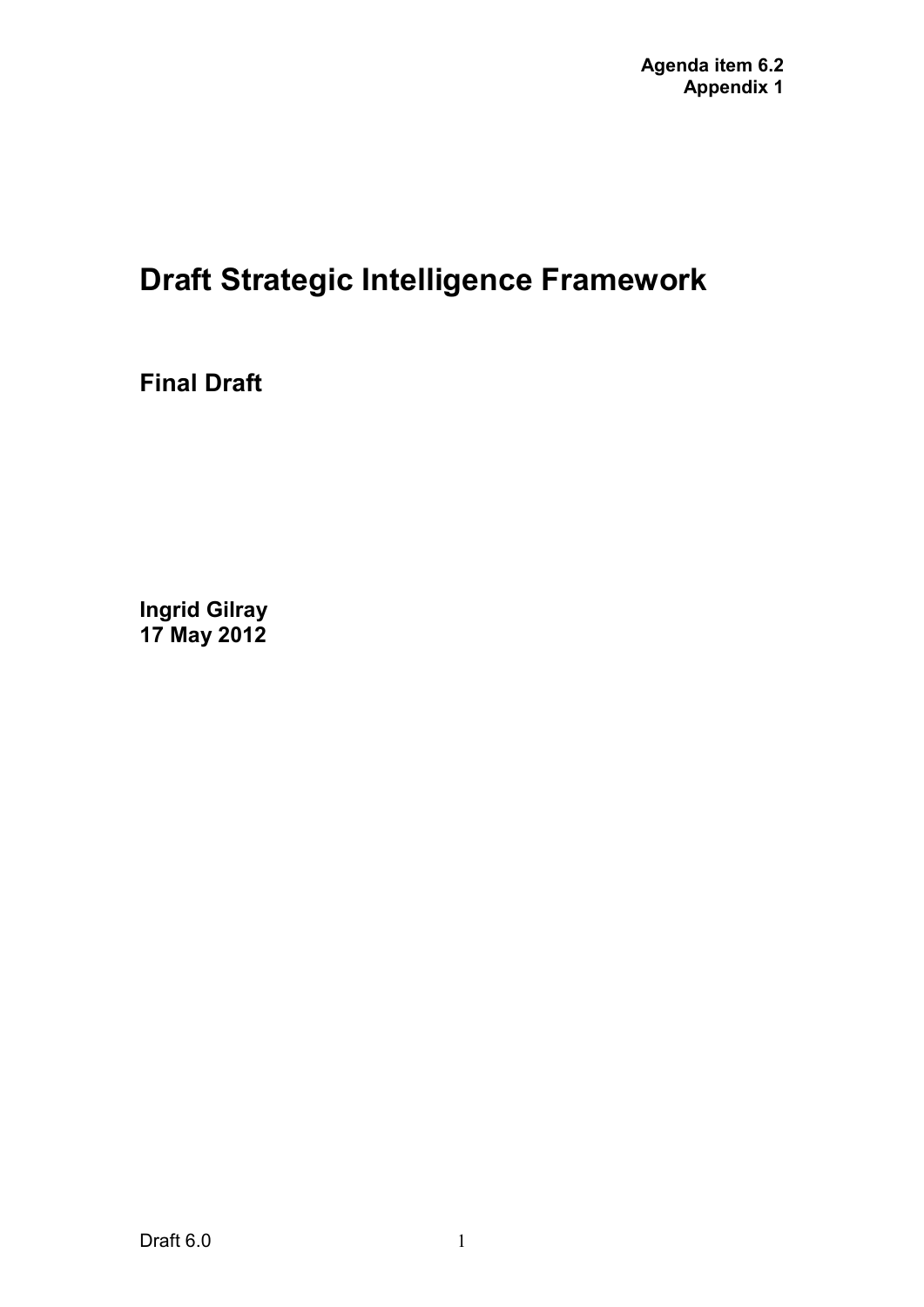#### **1 Introduction**

#### **1.1 Purpose of our Intelligence Framework**

The Care Inspectorate plans to develop its information, its staff, its systems and its culture to become an intelligence-based organisation. We recognise that we can and should make more use of the intelligence we hold, and that other bodies hold, to help us:

- **Listen** better to people who use care services and their carers, and act on what they tell us.
- Provide **assurance** to people that the quality of services is good enough and improving, and that people who use them will be safe and protected.
- Form effective **partnerships** with other bodies, in particular those that also scrutinise public services, or collect information about care, so that we are sharing our intelligence more, and coordinating our work.
- Become more **efficient,** and offer good value for money.

This intelligence framework is designed to develop the Care Inspectorate as an intelligence based organisation. It is a flexible framework, rather than a fixed strategy, so that we can adapt to changing circumstances whilst retaining an overall strategic direction. It will make sure we collect the right information, so it can be analysed and interpreted in the right way, to the right people at the right time.

We will identify the key intelligence we need, and collect, handle, analyse, interpret and share it to plan, carry out and deliver our regulatory and inspection activities. We will use it to identify services that are failing to improve or sustain improvements, or those that pose the greatest risks to people. We will support our staff to deliver fair and consistent judgements based on comprehensive knowledge and evidence. And we will use intelligence to improve our own performance and the quality of our work. This will apply at all levels of the organisation – from our inspectors to our Board members. The development of the Intelligence Framework is closely linked with the development of a Care Inspectorate Risk Framework, and these frameworks must support each other.

We need to be able to provide information to Scottish Government and others to help shape policy development in the sector, as well as respond to opportunities and initiatives in both child and adult care and social work (including criminal justice social work) service provision. As such, we will become an Official Statistics provider about social care and social work in **Scotland**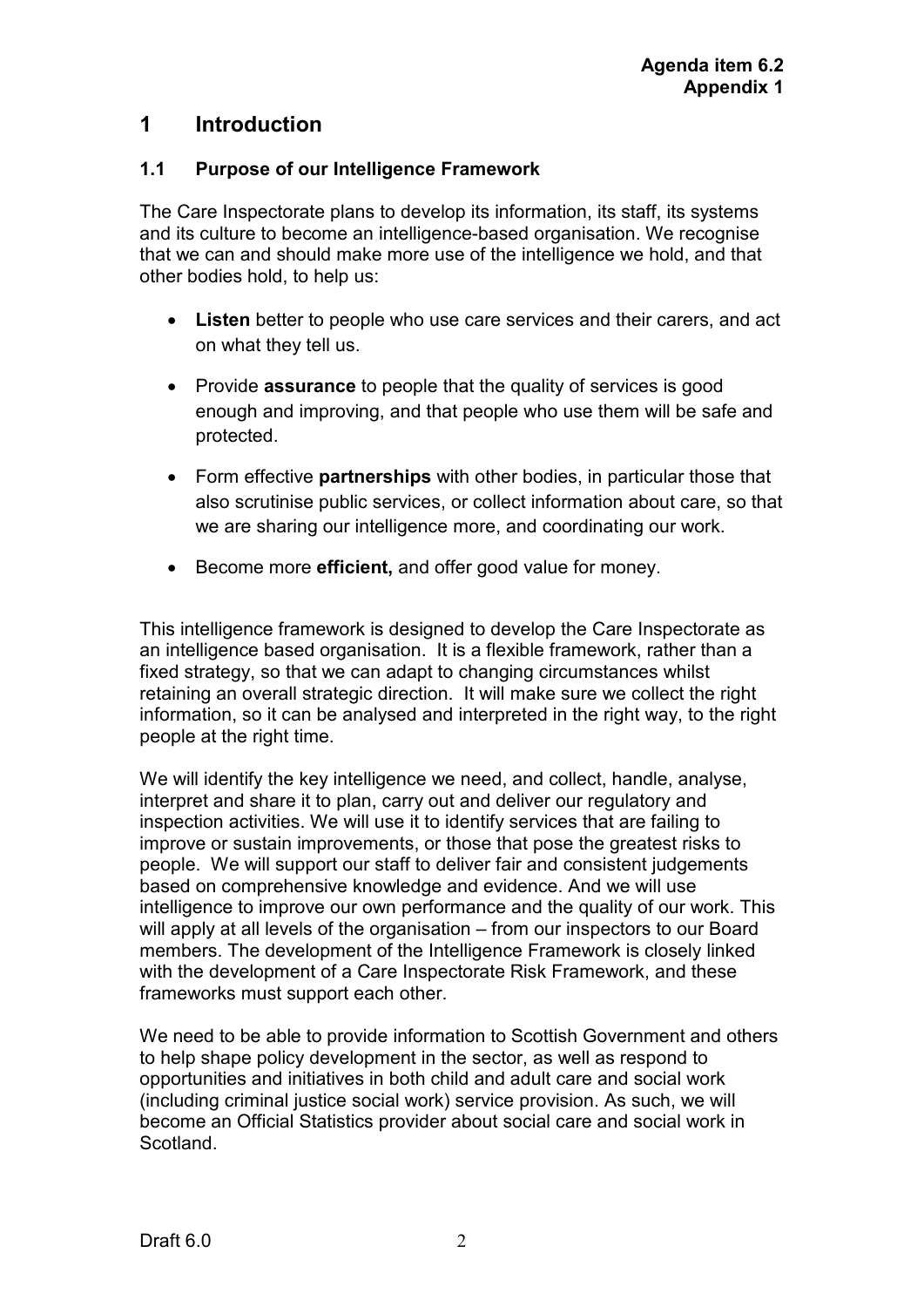#### **1.2 Definition and scope of intelligence**

Intelligence means everything the Care Inspectorate knows, or needs to know about the care, child protection and social work services we regulate and inspect. Intelligence consists of the qualitative and quantitative information we hold, and that is held by others (including people who use care services, their relatives and carers), at local and national level about local authorities and providers, care services, the populations they serve and the circumstances in which they operate. Information only becomes intelligence when analysed, interpreted and used. Therefore our definition of intelligence encompasses, not only the information we hold, but how we collate, analyse, interpret and use it.

#### **1.3 Principles**

The Care Inspectorate's approach to intelligence is based on the following principles. These have been adopted from the National Information and Intelligence Framework for Health and Social Care in Scotland (Scottish Government, draft 8 Dec 2011) and adapted to our needs.

#### **Strategic alignment**

This Framework will be the lynchpin around which our intelligence priorities will be aligned. In turn, it will support the strategic priorities of the Care Inspectorate's Corporate Plan. This will support alignment of objectives throughout the organisation as well as maximising the use of our intelligence and avoiding any duplication.

#### **Maximising use of intelligence**

Any intelligence we identify as relevant to our work will be used to its full potential by the Care Inspectorate, and by others. We will also maximise our use of relevant intelligence held by other bodies. We will use our intelligence primarily to:

- focus on identifying, reducing and, where possible, eliminating risk;
- monitor service improvement, especially improving outcomes for people;
- use our intelligence to help people make informed decisions when choosing or commissioning social care services;
- monitor, manage and improve our performance, and the quality of our work;
- support improvement and act as a catalyst for innovation;
- inform internal and external policy developments.

#### **Safe and secure**

This framework will encourage greater use and intelligence sharing whilst preserving confidentiality and people's right to privacy. This includes giving our staff better access to intelligence as well as sharing it. We must ensure that we acquire, store, use, share and dispose of information appropriately.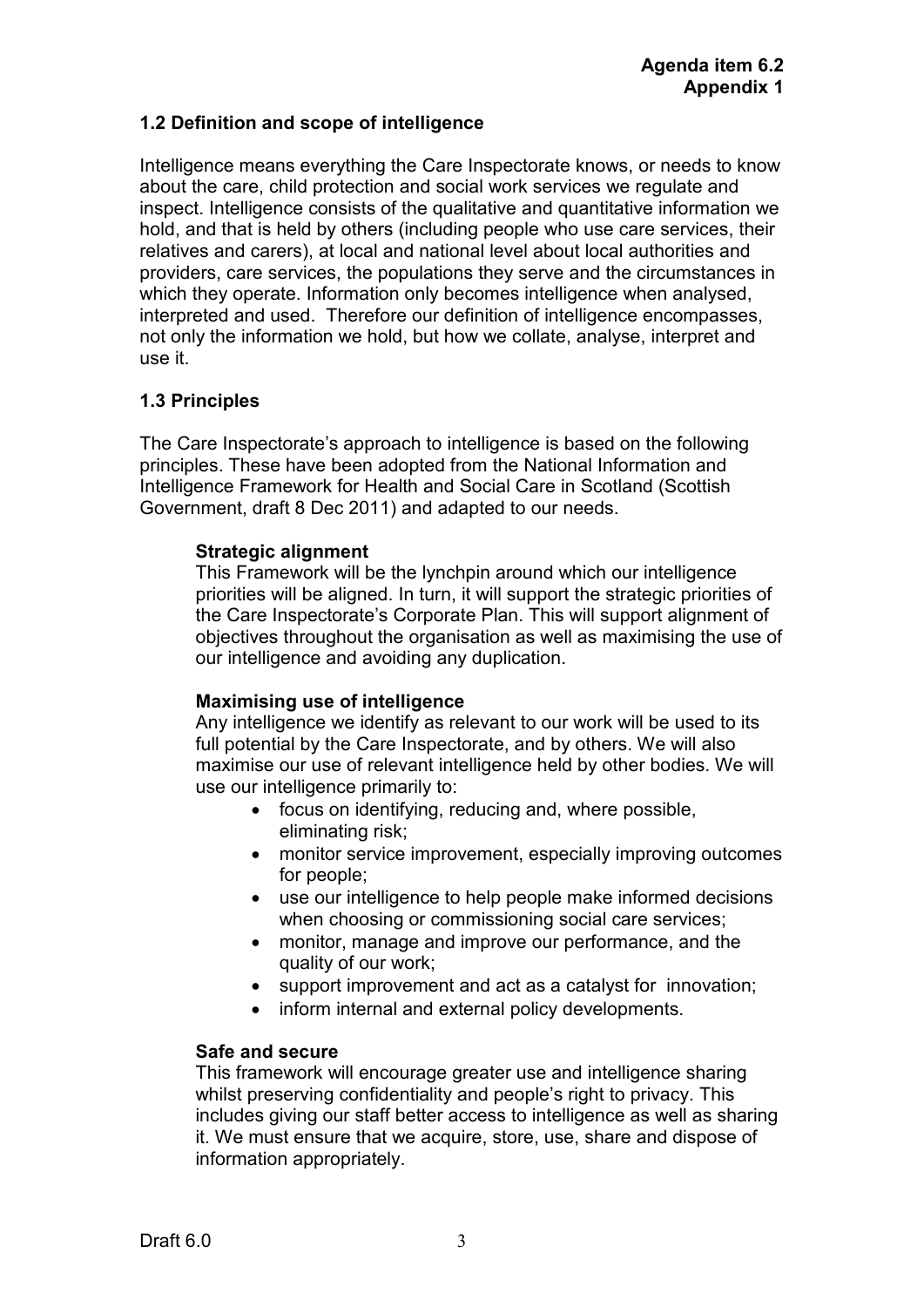#### **Responsiveness**

As an organisation, we want to be able to respond to changing intelligence needs, and technological developments.

#### **Efficiency and reducing the burden on data suppliers**

The way we develop our intelligence must be as efficient as possible. We must avoid duplication and make best use of technology while reducing the burden on providers. We will identify opportunities to work with other national bodies to reduce the costs of collecting intelligence.

The Care Inspectorate is undertaking a major piece of work to define and articulate the vision and values of our new organisation, therefore these principles may be revised once that work is completed.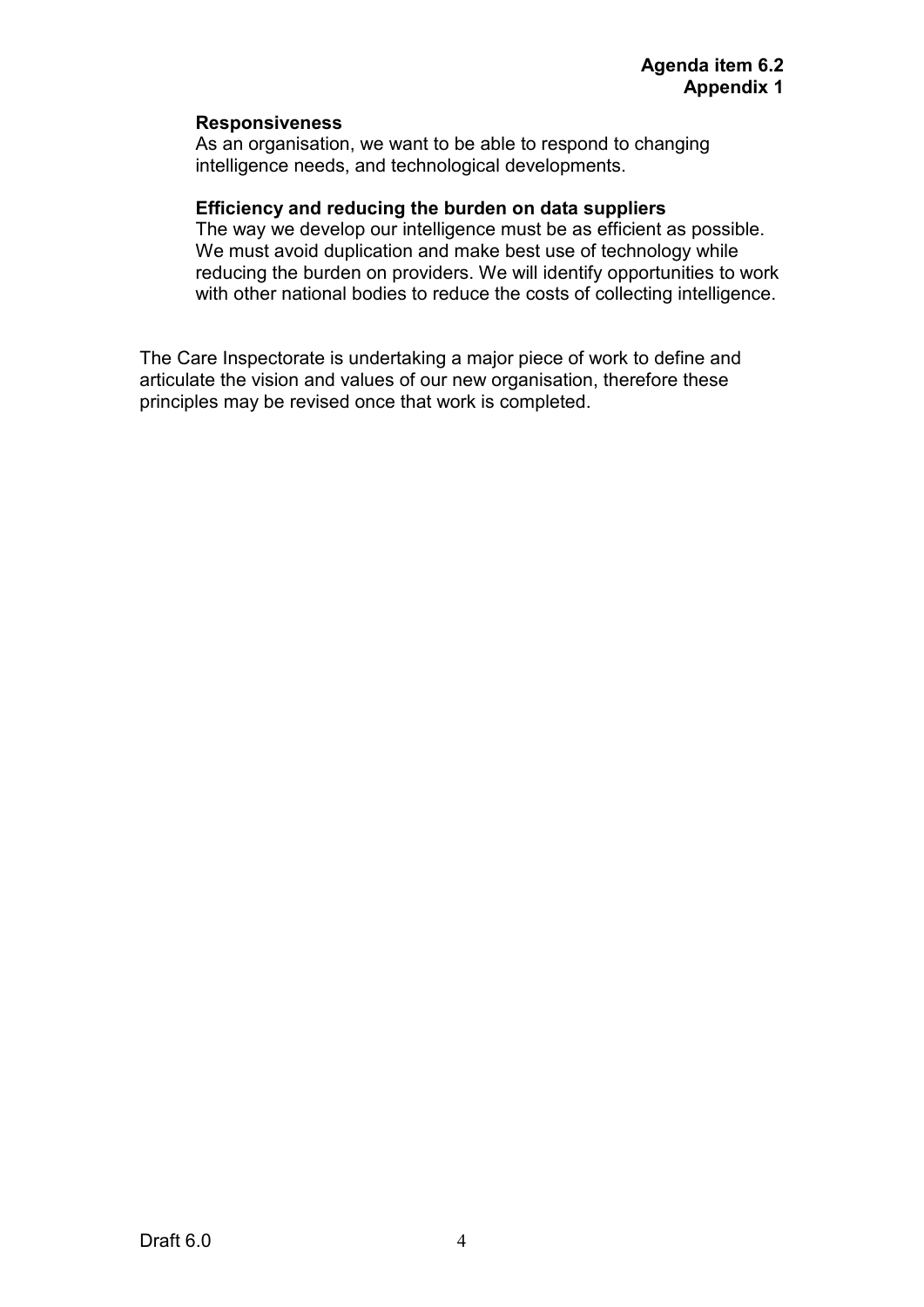#### **2 Strategic Context**

#### **2.1 Corporate Plan**

The Intelligence Framework supports and will inform the Care Inspectorate's corporate outcomes.

- The quality of services in Scotland is improving.
- People understand the quality of service they should expect and have a good experience of services centred on their needs. rights and risks.
- The Care Inspectorate performs effectively and efficiently as an independent, scrutiny and improvement body and works well in partnership with other bodies.

These in turn link to and support Scottish Governments national performance framework and outcomes.

#### **2.2 Priorities**

. Our priorities for 2011 to 2014 support achievement of the corporate objectives, and contribute to improving outcomes for people using care and social work services as well as meeting the information needs of those who use or may use those services, and the information needs of others both within and outwith the Care Inspectorate.

The Care Inspectorate aims to achieve its outcomes though a three-year period of significant step changes. To this end, we have set up several change programmes which will re-shape the way we do our work. They are:

#### **Year 1 Step Change Programme**

- Improving our core business (phase 1) -developing a care inspectorate risk framework -developing a strategic intelligence framework
- Integrated children's services inspections

#### **Year 2 Step Change Programme**

- Improving our core business (phase 2)
- Integrated adult services inspections
- Integrated planning and inspection scheduling

#### **Year 3 Step Change Programme**

- Improving our core business (phase 3)
- Projects to be decided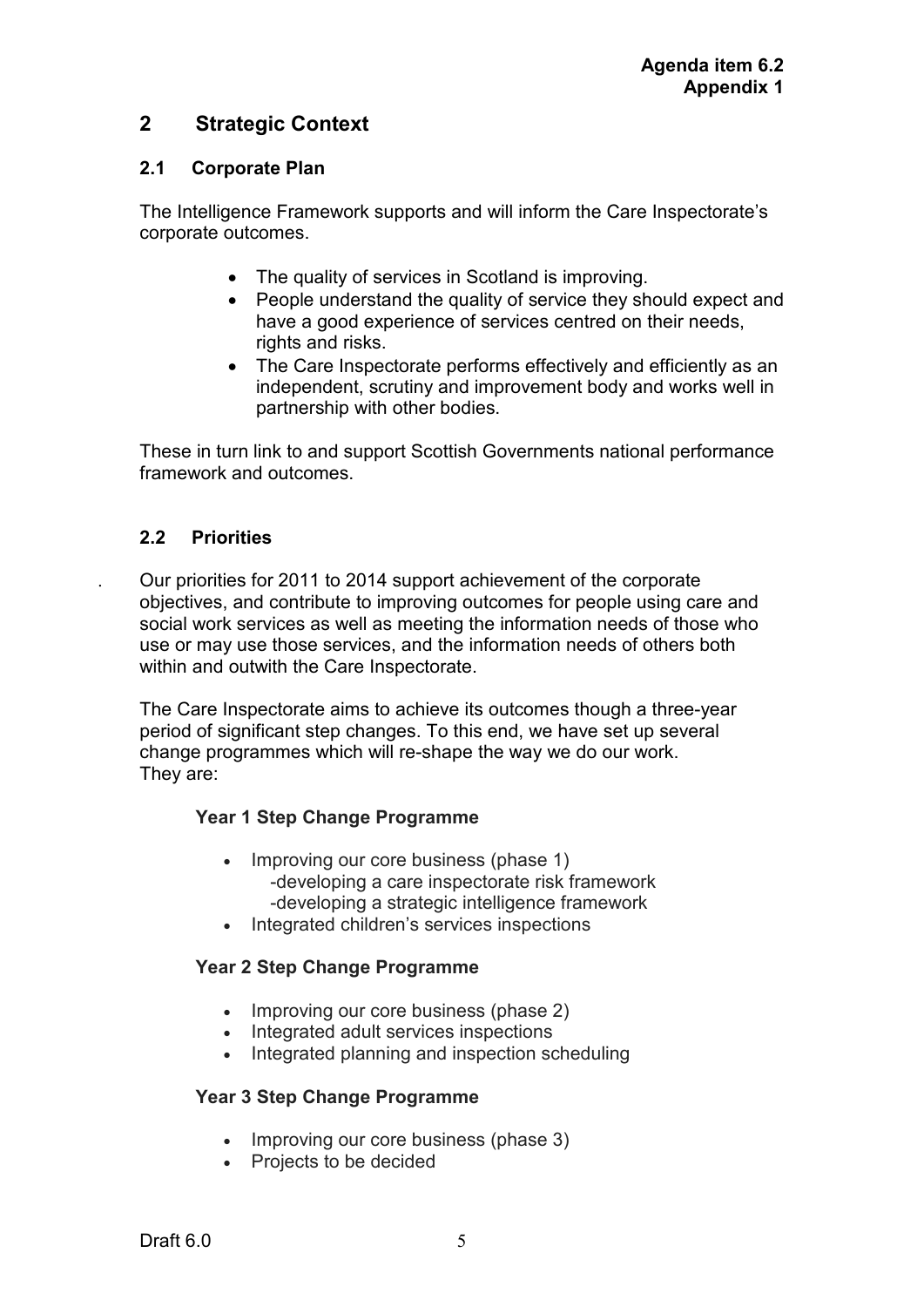This Intelligence framework is a central part of the "Improving our core business" programme and must support the development and implementation of the other change programmes.

It is also one of our four strategic change programmes that the Care Inspectorate will undertake over the period 2011-2014 which are:

- 1. Building a new organisational culture that is customer centred and focused on efficiency and high performance.
- 2. Building effective new relationships working with partners to coordinate and integrate key scrutiny processes (such as risk assessment, multi-agency inspections);to deliver more risk based and proportionate scrutiny; and to ensure appropriate levels of scrutiny.
- 3. Developing our people equip our staff with skills and knowledge to identify risk, regulate, inspect and support improvement and innovation.
- 4. Developing and implementing business information and intelligence strategies.

#### **2.3 Official statistics**

The Care Inspectorate Board has agreed that we will become an Official Statistics provider. This means we must aim to comply with all the principles of the Code of Practice for Official Statistics and the statutory requirements of the Statistics & Registration Service Act. The Act places an emphasis on the "production and publication of official statistics that serve the public good".

In becoming an Official Statistics provider, we have two main aims.

Firstly, to inform Scottish public and people who use care, child protection and social work services about the quality and availability of care and social work services by:

- producing and using accurate, up-to-date, comprehensive and meaningful statistics to inform and support our core business monitoring and evaluating care, social work and child protection services;
- supporting achievement of the Care Inspectorate's corporate outcomes, and its accountability to government;
- facilitating meaningful comparisons between care and social work services, for example on performance and quality; and
- providing information to Scottish Government, business, public bodies and other key stakeholders about care and social work services to help them develop local and national policies and to assist them to operate efficiently and effectively.

Secondly, to ensure that the Care Inspectorate builds public trust and confidence in its intelligence by: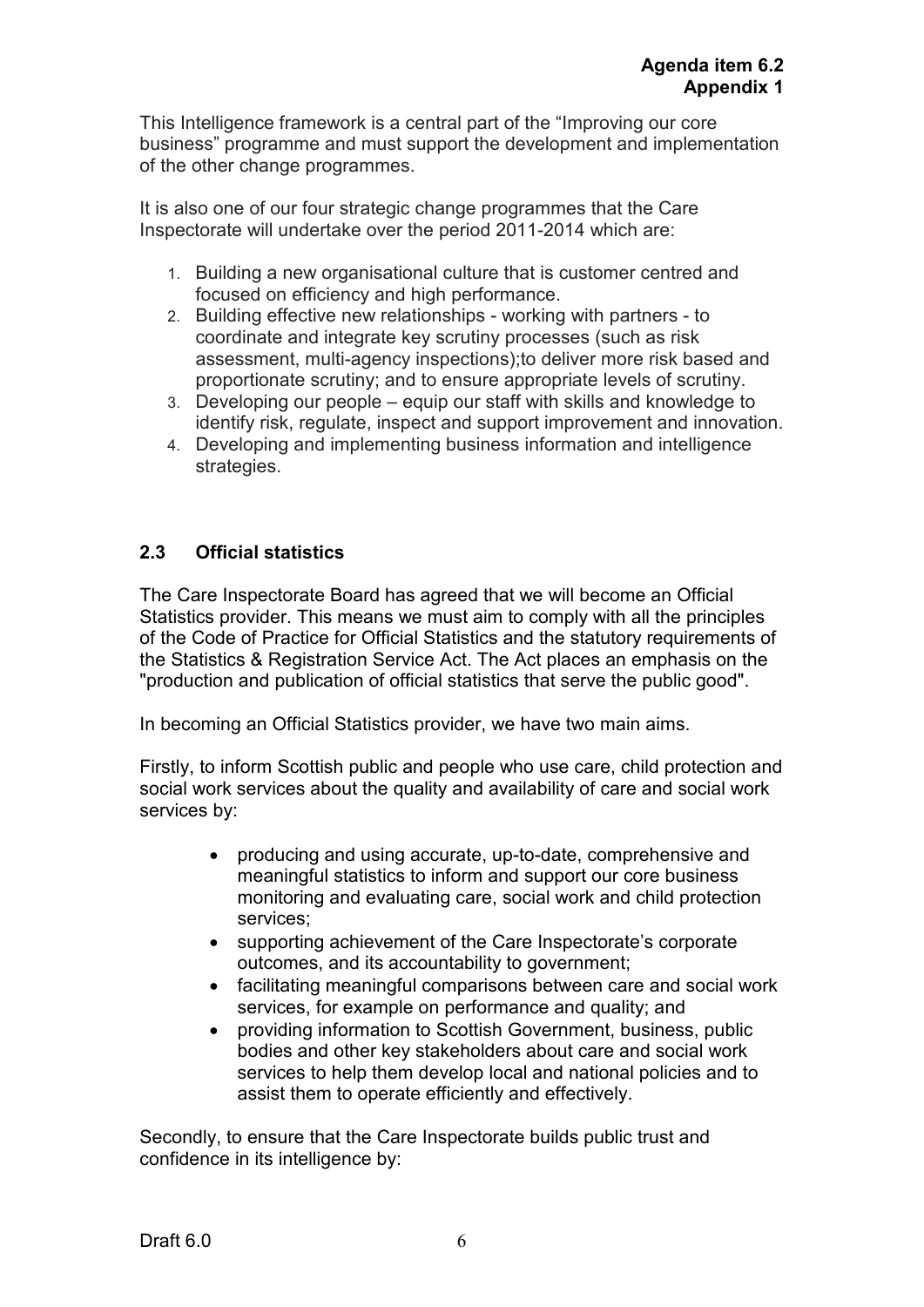- achieving the highest standards of professional independence, integrity and openness;
- continuously improving the quality, accessibility, comparability and coherence of statistics;
- involving service users and other stakeholders in planning, quality assurance, interpretation and use of statistics;
- working in collaboration with other analysts to promote a holistic approach to the production of evidence; and
- achieving efficiency and effectiveness in collection and production, eliminating unnecessary burden on data providers.

#### **2.4 Working in Partnership with others**

A fundamental element of our work with other bodies is sharing intelligence with each other. We must ensure that we work with other regulators and with other public bodies that have an interest in Health and Social Care, to share intelligence where that will protect people, identify risk, and streamline how we collect information that we need.

Further, we should work across organisational boundaries to identify problems and risks in the sector, which may not be addressed by scrutiny itself, and we should actively encourage the sector and other public bodies including Scottish Government to address these.

#### **2.5 Setting out the Strategic Intelligence Framework**

The following framework is based on wide consultation within the organisation and also takes cognisance of other significant initiatives in the sector such as the development by Information Services Division within Scottish Government of the Intelligence Framework for Health and Social Care.

There are three main parts to the Care Inspectorate's Strategic Intelligence Framework.

- 1. Setting out the vision
- 2. A critical appraisal of where we are now
- 3. An integrated Intelligence and Risk improvement plan which combines the developments required to create a risk focussed and intelligence based organisation, and sets out a series of actions to take us from our current state towards our vision

The final sections of the framework consider the on-going governance arrangements and resources we need to ensure that the improvement plan is delivered.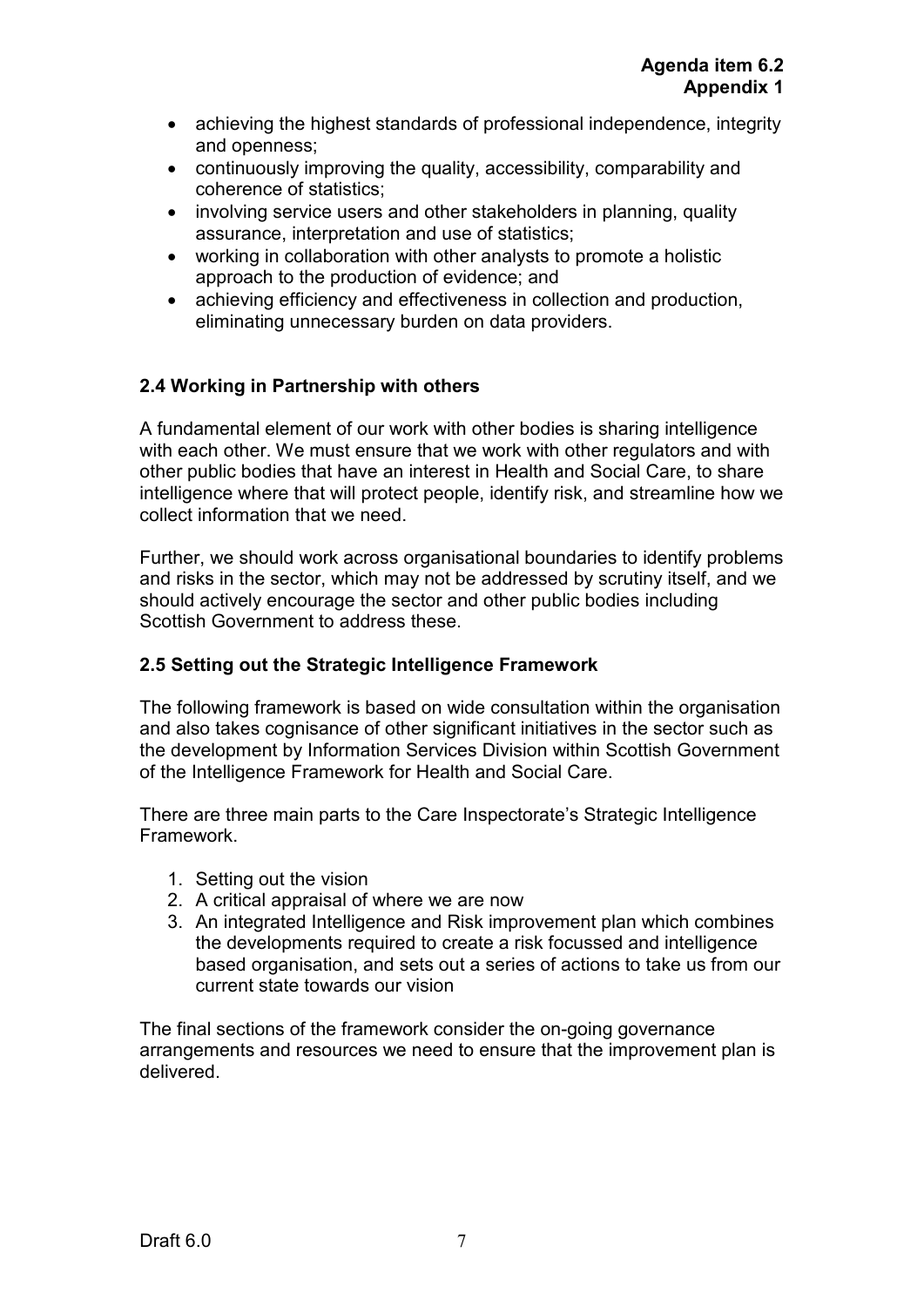#### **3 The Vision – an intelligent organisation**

Intelligence will increasingly be at the heart of how we do business. In order to become an intelligence-based organisation, we must make sure that we have:

- the right information
- at the right time
- to the right people with the right skills
- in the right ways.

We must move away from reactive and piecemeal development of our information resources towards proactive planned developments that will move the Care Inspectorate towards achieving its corporate goals.

**Figure 1** describes the vision, as a series of lenses on the wider care environment. In the current reality (bottom left hand side), the scrutiny activity lens is large, as this is where we get most of our insight into the quality of social care and social work services.

We already have a range of tools to help us identify and assess risk, but these are not consistent and do not yet form part of a coherent Care Inspectorate risk framework. Neither do they yet draw on a wide enough range of data. Our intelligence lens could be described as still not fully focussed. We may have access to facts and data but we do not yet have the capacity (skills, technology, culture, relevant data) to fully focus in on and draw out the important messages about the care and social work environment.

Moving towards the vision (top right hand side) we may become more focussed in our scrutiny activity, whether that is within our own organisation (by developing our intelligence, becoming better at identifying and assessing risk and therefore able to be more targeted and proportionate) or by working with others to expand our information and intelligence about the wider environment.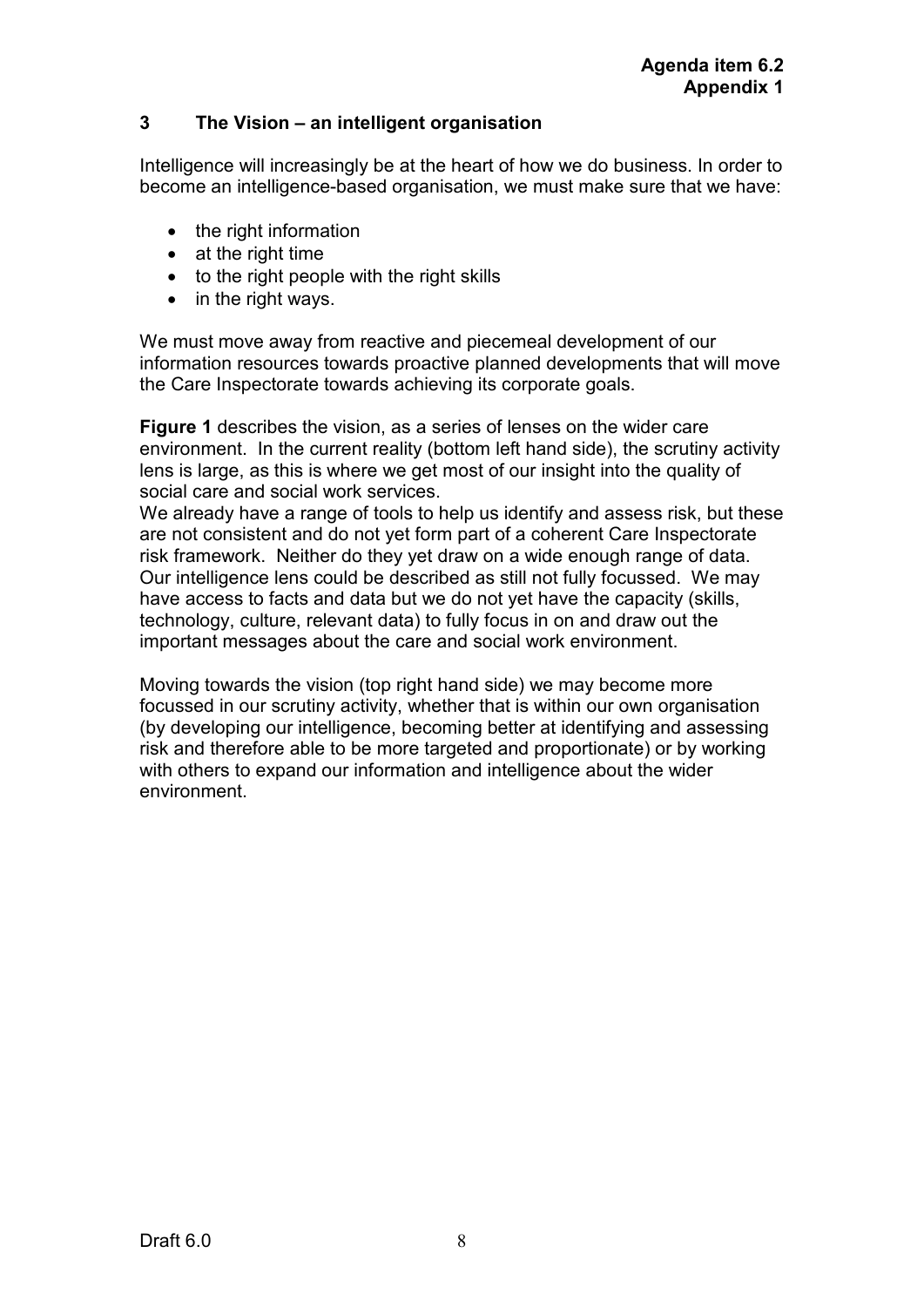#### **Agenda item 6.2 Appendix 1**



To fully achieve our vision we must:

Develop our intelligence, including:

- greater use of external sources of validated information;
- developing ways of getting stakeholders views about services in a systematic and structured way, and in particular developing intelligence to support our new duty of user focus;
- making sure that our data is of good quality;
- harnessing "soft" information, such as the knowledge that an inspector may build up over time about a particular service, or a piece of sensitive information passed to us by the police but which they have not acted upon;
- organising and defining our information and data so that it can be used and re-used in many different ways, internally and externally.

Develop our capacity to deliver intelligence-based working including:

- developing our information and data sources;
- engaging better with others so that people will tell us about their experience of services including where excellent and poor practice exists;
- identifying and capitalising on technical solutions that will deliver the information people need where and when they need it;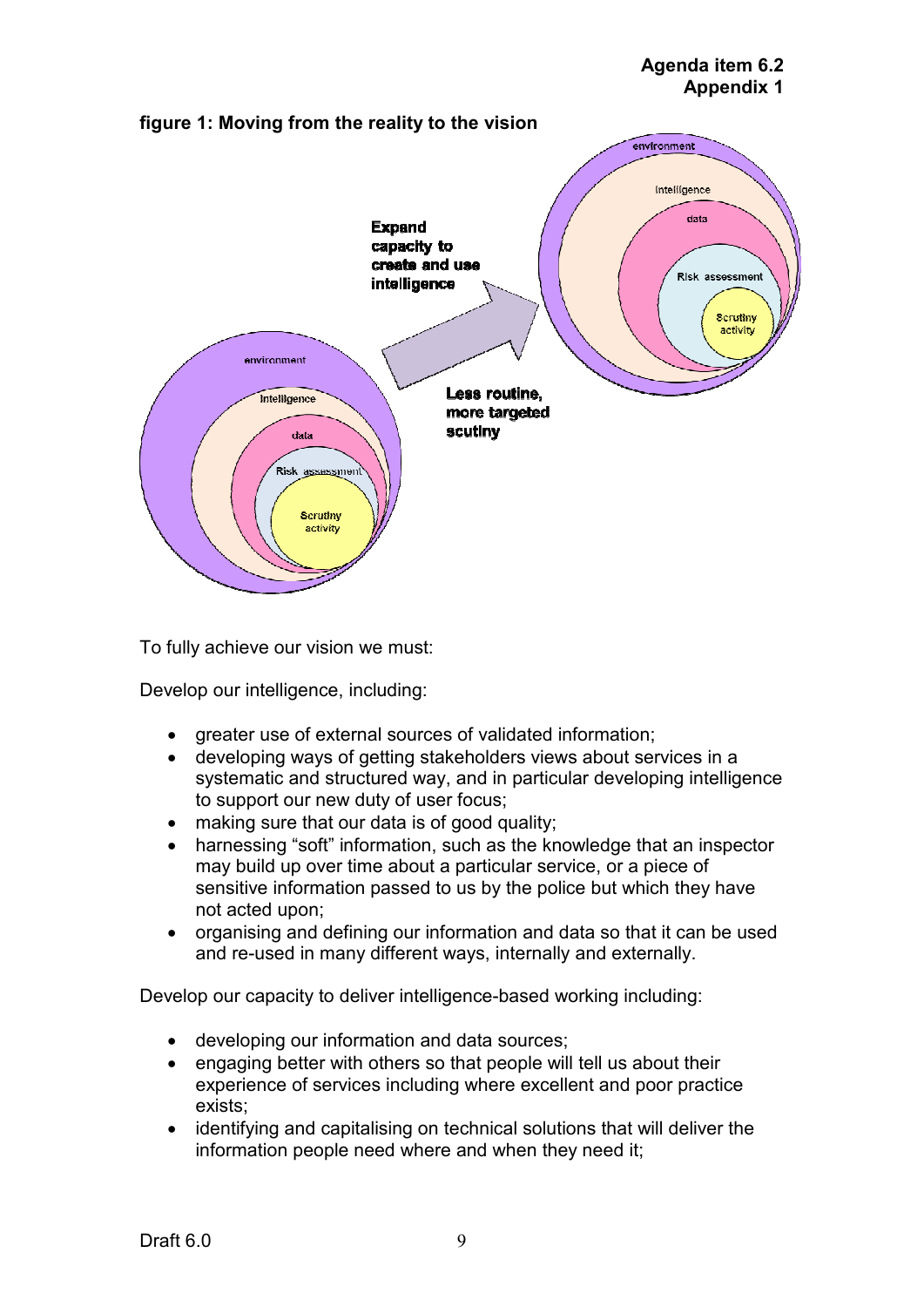- developing our staff so that they can access, interpret and use intelligence effectively;
- ensuring that our structure, policies and governance promote intelligence-based practices; and
- aligning our data so that it can be used and re-used in as many different ways as possible, at all levels of the organisation.

And enhance our wider intelligence role in social services in Scotland, acknowledging our duty of cooperation including:

- working with people who use our information to ensure that it is fit for purpose;
- informing ministers and the sector of the state of the social care sector;
- aligning and sharing our information with others to reduce duplication of information collection, and maximise the available intelligence about health and social care; and
- publishing high quality statistics.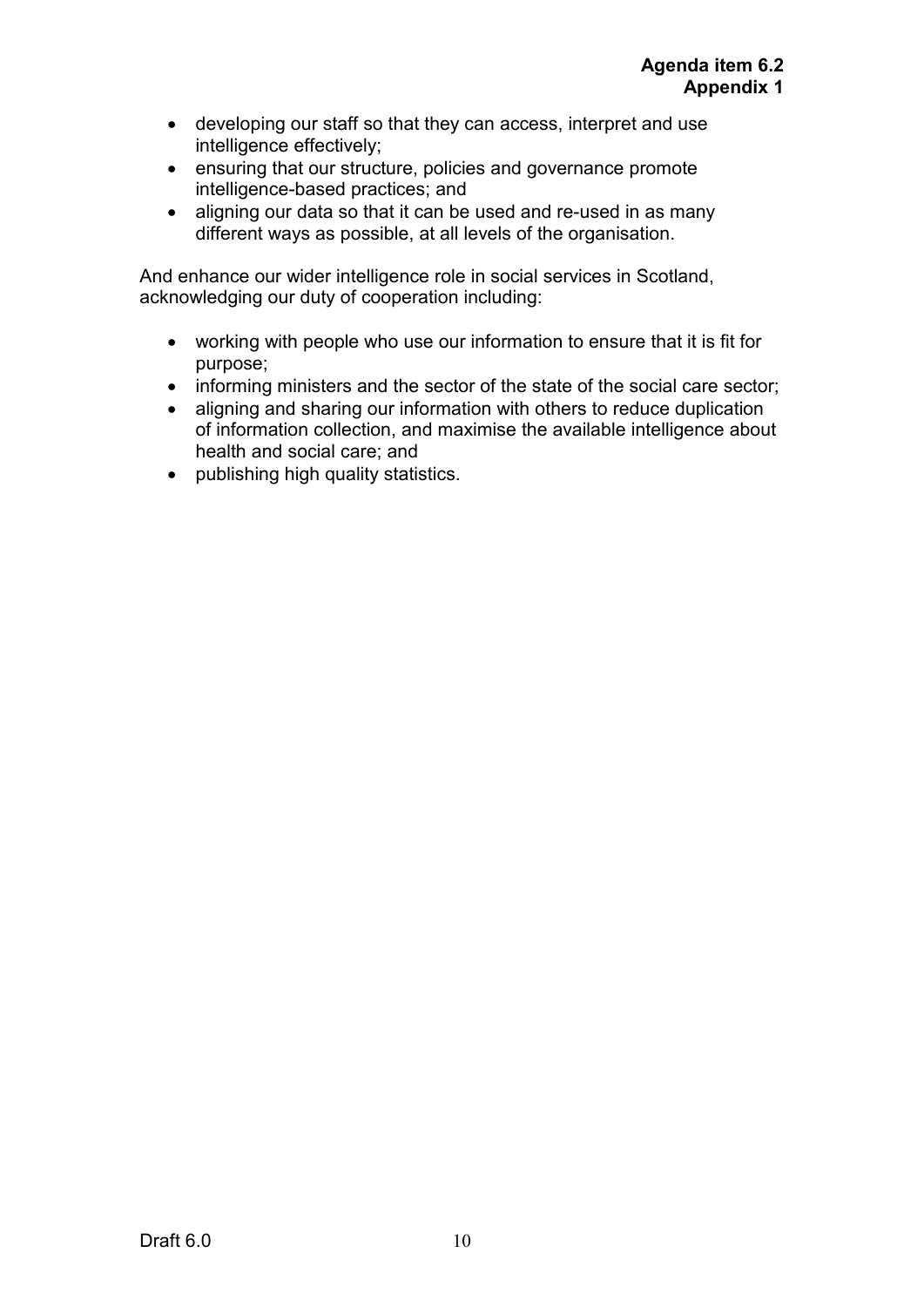#### **4 How we will use intelligence within the organisation**

At every level of the organisation, for every purpose and function, people need intelligence to deliver their objectives. This section considers each functional level of the organisation and considers how the Care Inspectorate needs to develop intelligence at that level. The model below describes the intelligence within the Care Inspectorate in term of the needs and uses for intelligence at different levels of the organisation.

#### **Figure 2: Intelligence purposes and needs at each organisational level**



The emphasis at the strategic and management levels is on decision-making, strategic direction, influencing policy and accountability, while at operational level it is focussing on efficient delivery of proportionate risk-based scrutiny.

#### **Delivering change**

Figure 2 also illustrates how each layer of the organisation connects with the others. A change anywhere within this structure will have an impact at all levels. For example, introducing a change at the operational level, should also have an impact (ideally positive) at the management and strategic levels, and will probably require a change in the supporting infrastructure. It is important to note that the intelligence needs at the operational level should be aligned with those at the Management and Strategic levels, and vice versa.

As we progress with the changes outlined in the improvement plan attached to this framework, it is essential that each change is considered in the context of its impact on the whole organisation, in order to ensure that the outcome is successful.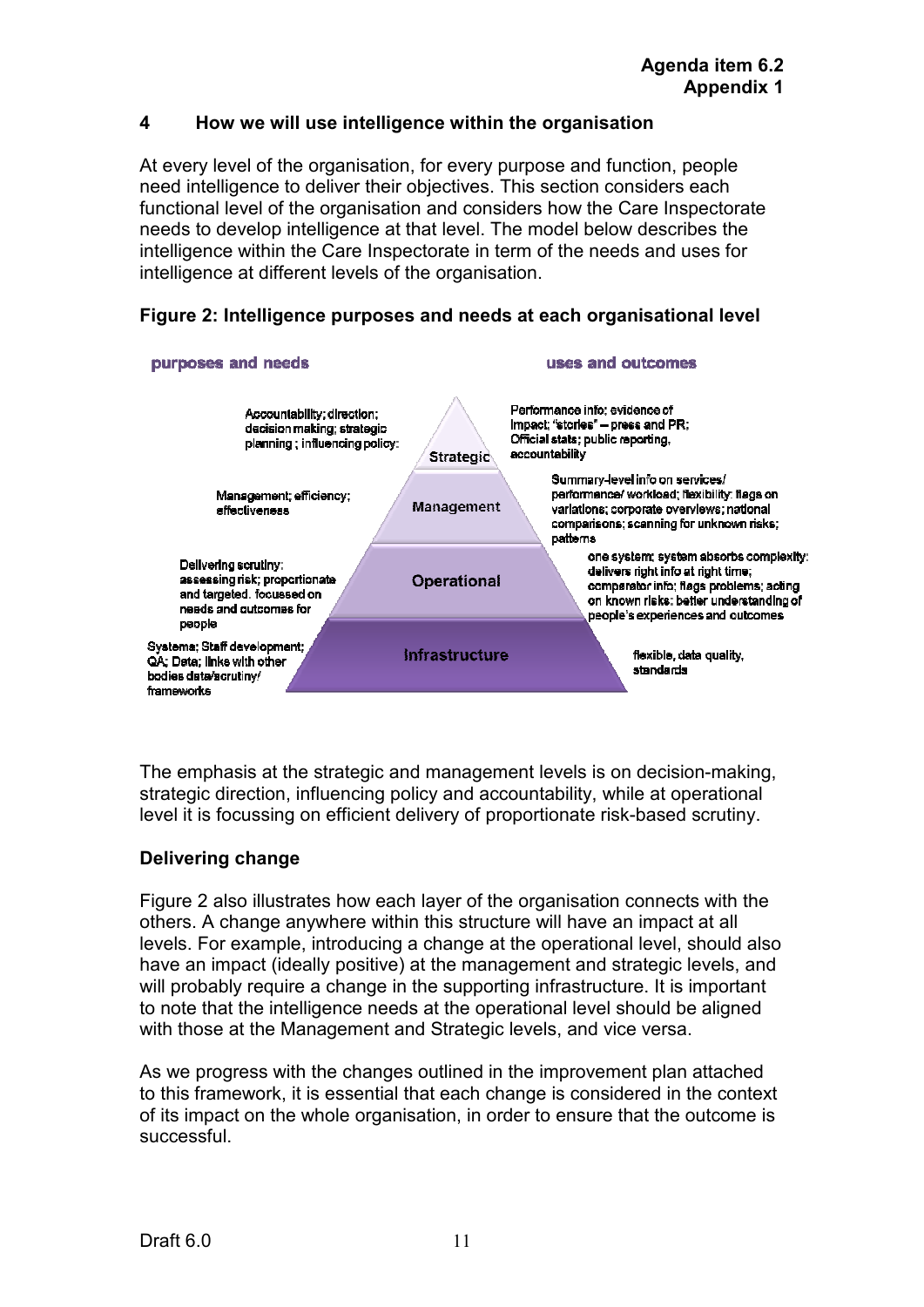# **5. Analysis of current position**  5. Analysis of current position

In order to establish our future direction, it is important to understand where the Care Inspectorate currently sits in relation to its In order to establish our future direction, it is important to understand where the Care Inspectorate currently sits in relation to its vision.

future might look like in an "intelligence based" Care Inspectorate. The following is a summary analysis of the current position: what future might look like in an "intelligence based" Care Inspectorate. The following is a summary analysis of the current position: what A series of consultation events took place in September/October 2011 and in January 2012. These involved a large proportion of A series of consultation events took place in September/October 2011 and in January 2012. These involved a large proportion of Care Inspectorate staff who engaged in an appraisal of where the organisation was currently and captured ideas about what the Care Inspectorate staff who engaged in an appraisal of where the organisation was currently and captured ideas about what the we do well (our strengths), what we need to do better (the challenges) and where we want to be (the performance outcome we we do well (our strengths), what we need to do better (the challenges) and where we want to be (the performance outcome we want to achieve). want to achieve).

This analysis is based around six themes. This analysis is based around six themes.

- **1. Fully exploiting the intelligence we hold**  Fully exploiting the intelligence we hold
- **2. Exploiting external sources of intelligence**  Exploiting external sources of intelligence
	- Focus on identifying risk **3. Focus on identifying risk**
- Focus on improving outcomes for people **4. Focus on improving outcomes for people** 
	- **5. Developing our organisational capacity**  Developing our organisational capacity
- **6. Making intelligence easier to access** Making intelligence easier to access **- ស់ ស់ 4 ស់ 6**

 $\overline{2}$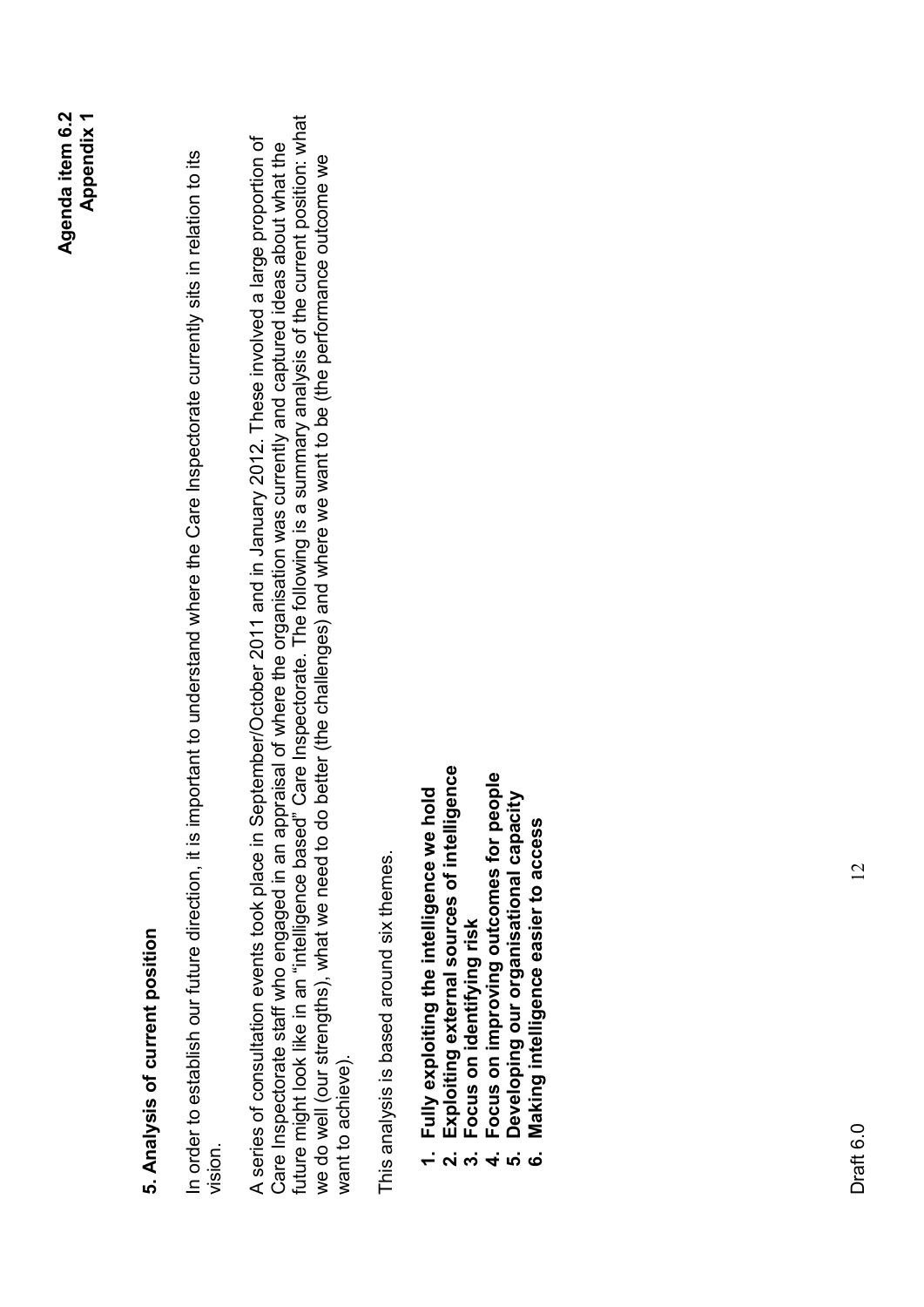| Theme                  | bur<br>What we do well already -<br>strengths | The challenges                          | Performance Outcome                    |
|------------------------|-----------------------------------------------|-----------------------------------------|----------------------------------------|
| 1. Fully exploiting    | We use data to inform our                     | Performance information at operational  | Deliver consistent, accurate           |
| the intelligence we    | Board and Senior management                   | management and individual level is not  | performance information relevant       |
| hold                   | about our performance against                 | easily available.                       | to all levels of the organisation.     |
|                        | the Corporate Plan and Key                    | Reports tend to be static, with little  | Reports incorporate a degree of        |
| We currently collect a | Performance Indicators (KPIs)                 | flexibility for modification by the end | flexibility, so that the end user can  |
| great deal of data but | in monthly and quarterly                      | user.                                   | modify reports whilst remaining        |
| could exploit this     | reports.                                      |                                         | consistent with overall corporate      |
| more, and be more      |                                               | New KPIs will be introduced in 2012/13, | reporting.                             |
| focussed on the most   |                                               | which will require new, and modified    |                                        |
| important              |                                               | data sources to be established, as well | All staff are fully aware of how their |
| information.           |                                               | as making sure that all staff are aware | work fits with corporate aims, and     |
|                        |                                               | of the indicators against which the     | KPI <sub>S.</sub>                      |
|                        |                                               | organisation's success will be          |                                        |
|                        |                                               | measured.                               |                                        |

 $13$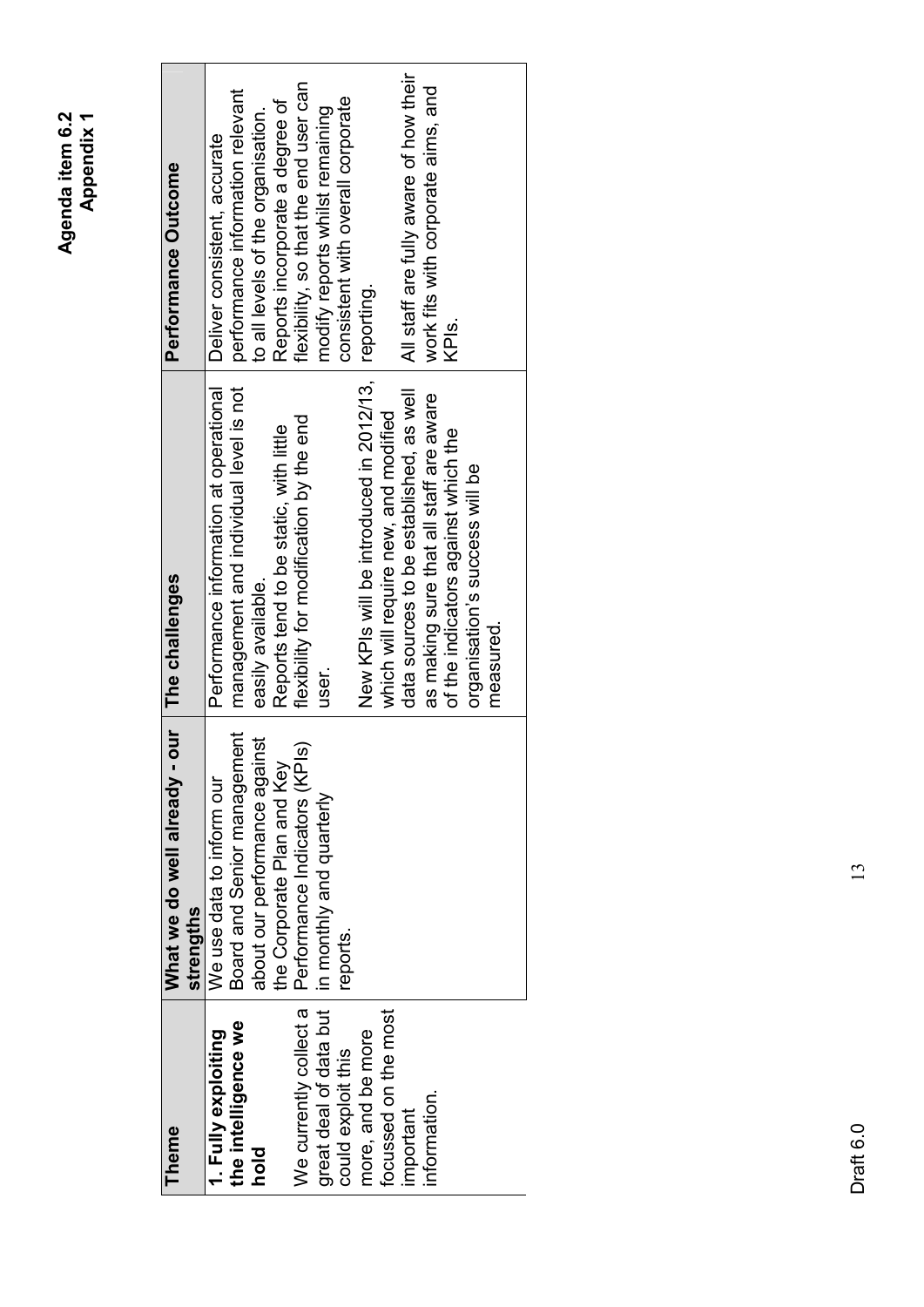| <b>Theme</b> | our<br>What we do well already -<br>strengths              | The challenges                               | Performance Outcome                 |
|--------------|------------------------------------------------------------|----------------------------------------------|-------------------------------------|
|              | Care service data pulled                                   | Not all staff are aware of the LAN           | Key performance/outcomes data       |
|              | together to support Local Area                             | datastore file, and how to use it; some      | about care services and social      |
|              | Network (LAN) work at Local<br>Authority level (in the LAN | staff not confident in their skills to fully | work and child protection services  |
|              |                                                            | exploit this info source; not easy to        | should be readily available, in an  |
|              | datastore/eForms datastore), by                            | create corporate provider profiles;          | easy to use standardised format,    |
|              | ৳<br>delivering a summary profile                          | datastore interface could be more user       | with staff confidently able to      |
|              | care service performance                                   | friendly; reports from the datastore are     | access, interpret and analyse       |
|              | Ξ<br>relating to grades, complaint                         | not standardised, so may vary widely in      | information in the context of their |
|              | requirements and                                           | style, content and analysis.                 | own work.                           |
|              | enforcements                                               | Scope of data included is currently          |                                     |
|              |                                                            | limited and does not include                 |                                     |
|              |                                                            | notifications, details of complaints,        |                                     |
|              |                                                            | grading histories, grades below theme        |                                     |
|              |                                                            | level except for the involving people        |                                     |
|              |                                                            | statements                                   |                                     |
|              |                                                            | Our current methodologies make it            |                                     |
|              |                                                            | more difficult to pull together              |                                     |
|              |                                                            | comparative information about social         |                                     |
|              |                                                            | work and child protection services.          |                                     |
|              |                                                            | The quality of our input into the LANs       |                                     |
|              |                                                            | depends on staff having access to, and       |                                     |
|              |                                                            | making best use of, all of the relevant      |                                     |
|              |                                                            | information, therefore the challenges        |                                     |
|              |                                                            | outlined above represent a significant       |                                     |
|              |                                                            | reputational risk to the Care                |                                     |
|              |                                                            | Inspectorate.                                |                                     |

> Draft  $6.0$ Draft 6.0

 $\frac{1}{4}$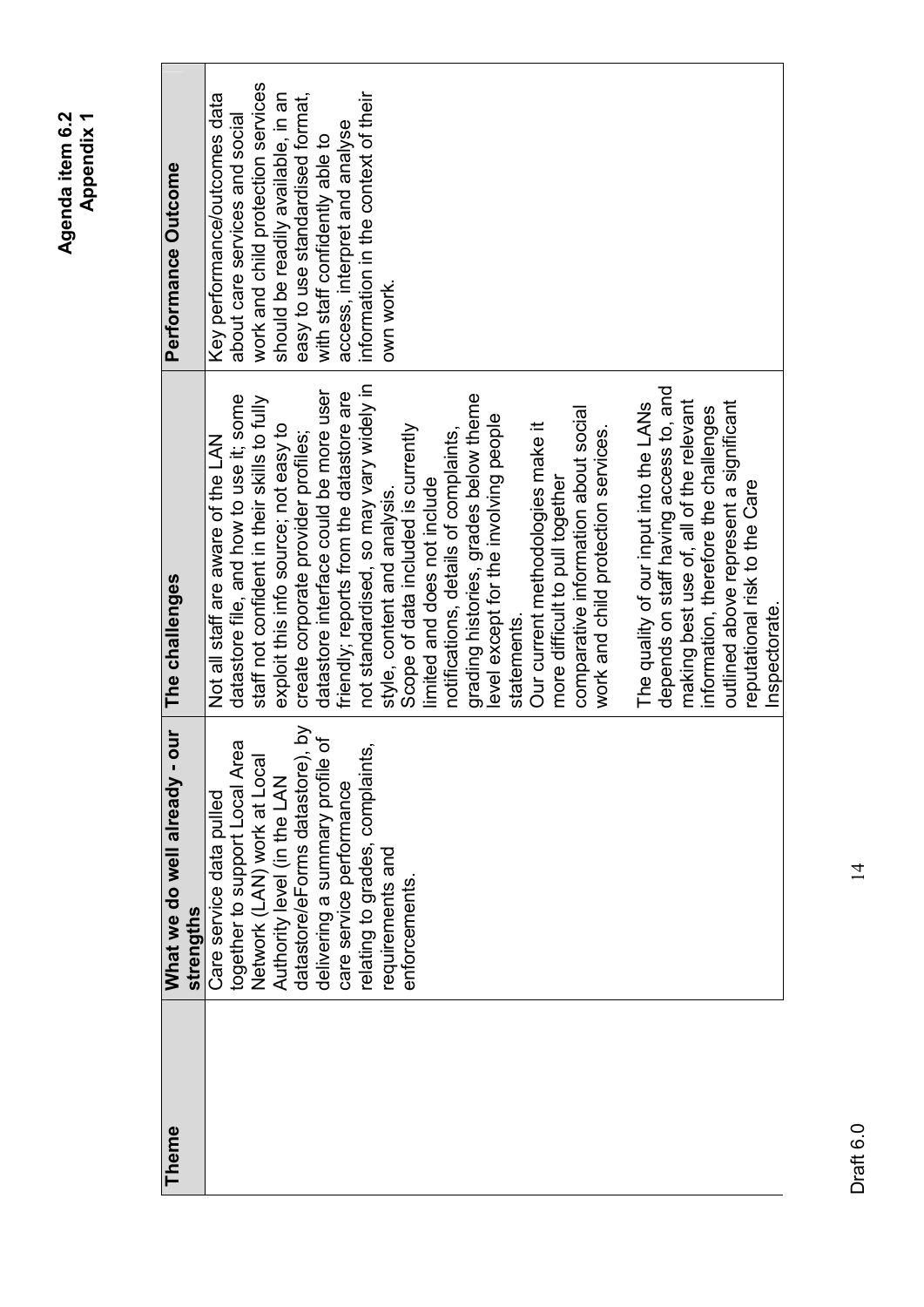| ς<br>c<br>⊱<br><u>დ</u><br>ъ<br>q | ۰,<br>₫ |
|-----------------------------------|---------|
| ă                                 |         |

| <b>Theme</b> | What we do well already -       | our   The challenges                      | Performance Outcome                   |
|--------------|---------------------------------|-------------------------------------------|---------------------------------------|
|              | strengths                       |                                           |                                       |
|              | We produce regular weekly       |                                           | We regularly and routinely scan       |
|              | priefings summarising policy    | We need to analyse information more       | our information and environment to    |
|              | developments in key areas.      | lexibly and spontaneously, using          | identify risks at an early stage, and |
|              |                                 | technology to identify links and patterns | are aware of the main problems in     |
|              | We produce periodic reports     | not immediately obvious, thereby          | the sector, so that we can mobilise   |
|              | highlighting our findings about | dentifying risks and problems more        | our resources to remove them.         |
|              | care services, social work and  | proactively.                              |                                       |
|              | child protection.               |                                           |                                       |

## Theme

 $15$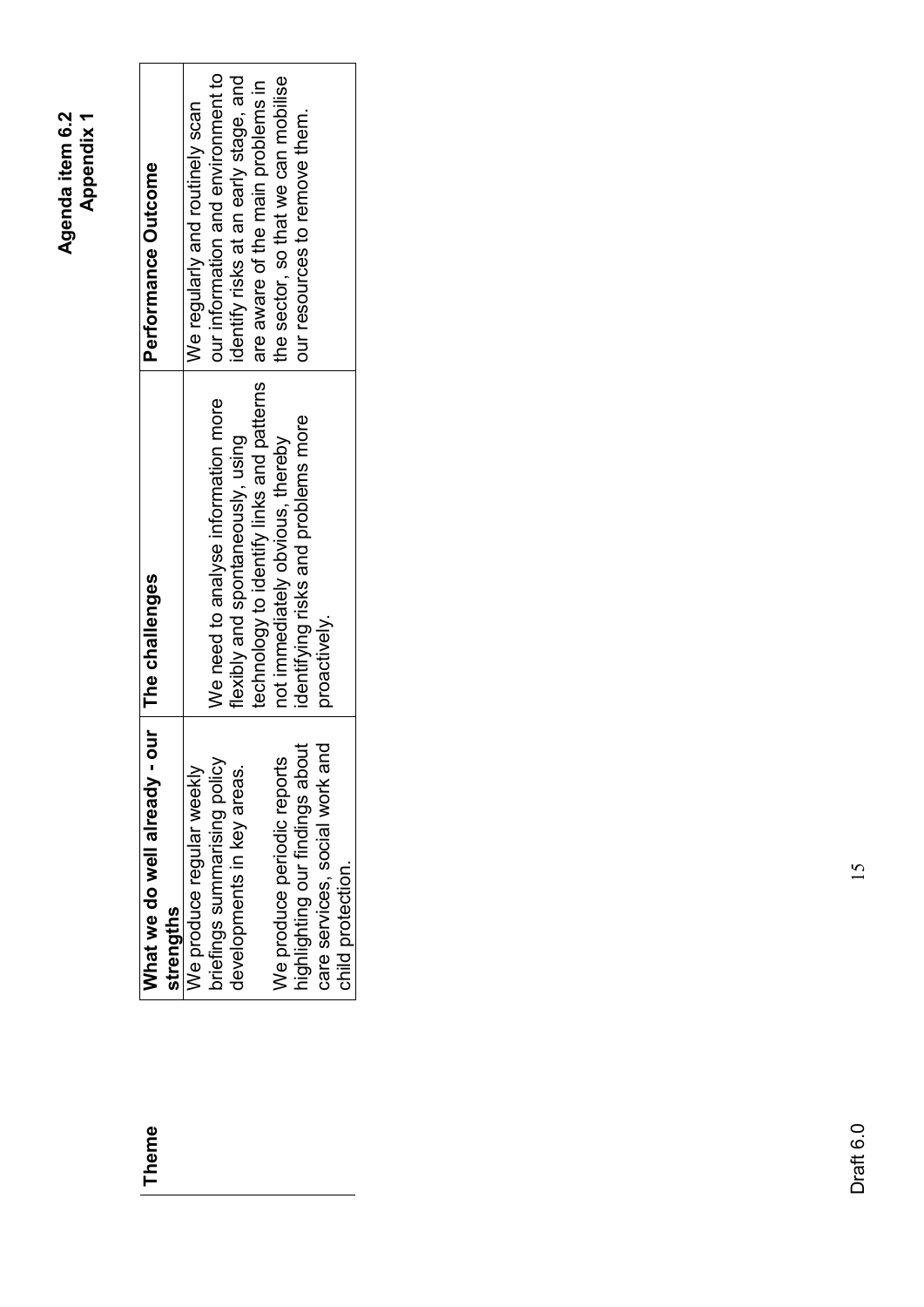| <b>Theme</b> | What we do well already -        | our The challenges                        | Performance Outcome                 |
|--------------|----------------------------------|-------------------------------------------|-------------------------------------|
|              | strengths                        |                                           |                                     |
|              | We have aligned some areas of    | We work with a limited range of           | We are aligned strategically with   |
|              | our data collections with others | stakeholders, in only a few areas, in     | other bodies that hold information  |
|              | (SSSC, Scottish Government,      | this way. We have focussed more on        | about health and social care such   |
|              | COLSA/LAs) to make sure that     | national social care organisations, and   | that, across these bodies we        |
|              | we can share it, and avoid       | need to consider the further scope here   | collect information relevant to our |
|              | duplication of data collections. | as well as looking at links with Health   | specific purposes once only, and    |
|              | Specific examples are:           | Intelligence.                             | can link and share this information |
|              | Using annual returns data to     | It can be difficult to link our data with | across all of these bodies (using   |
|              | provide SSSC with                | external data sources routinely due to    | appropriate governance              |
|              | workforce information that       | lack of nationally consistent definitions | frameworks).                        |
|              | they use to create workforce     | and data standards.                       |                                     |
|              | intelligence about and for       |                                           | Information shared externally is of |
|              | the care sector.                 |                                           | the highest quality.                |
|              | Hosting the Scottish<br>0        |                                           |                                     |
|              | Government's Care Home           |                                           | We are clear about any action we    |
|              | Census on our eForms             |                                           | should take based on intelligence   |
|              | system, using our service        |                                           | from other bodies, and on our       |
|              | information, and working         |                                           | obligations to use other's          |
|              | with them and ISD to quality     |                                           | information appropriately and in    |
|              | assure the data.                 |                                           | line with any established           |
|              | Aligning our childcare           |                                           | agreement.                          |
|              | information with that            |                                           |                                     |
|              | previously also collected by     |                                           |                                     |
|              | now<br>SG, such that SG have     |                                           |                                     |
|              | ceased to collect this, and      |                                           |                                     |
|              | we are now the official          |                                           |                                     |
|              | source of this information.      |                                           |                                     |

 $\frac{1}{6}$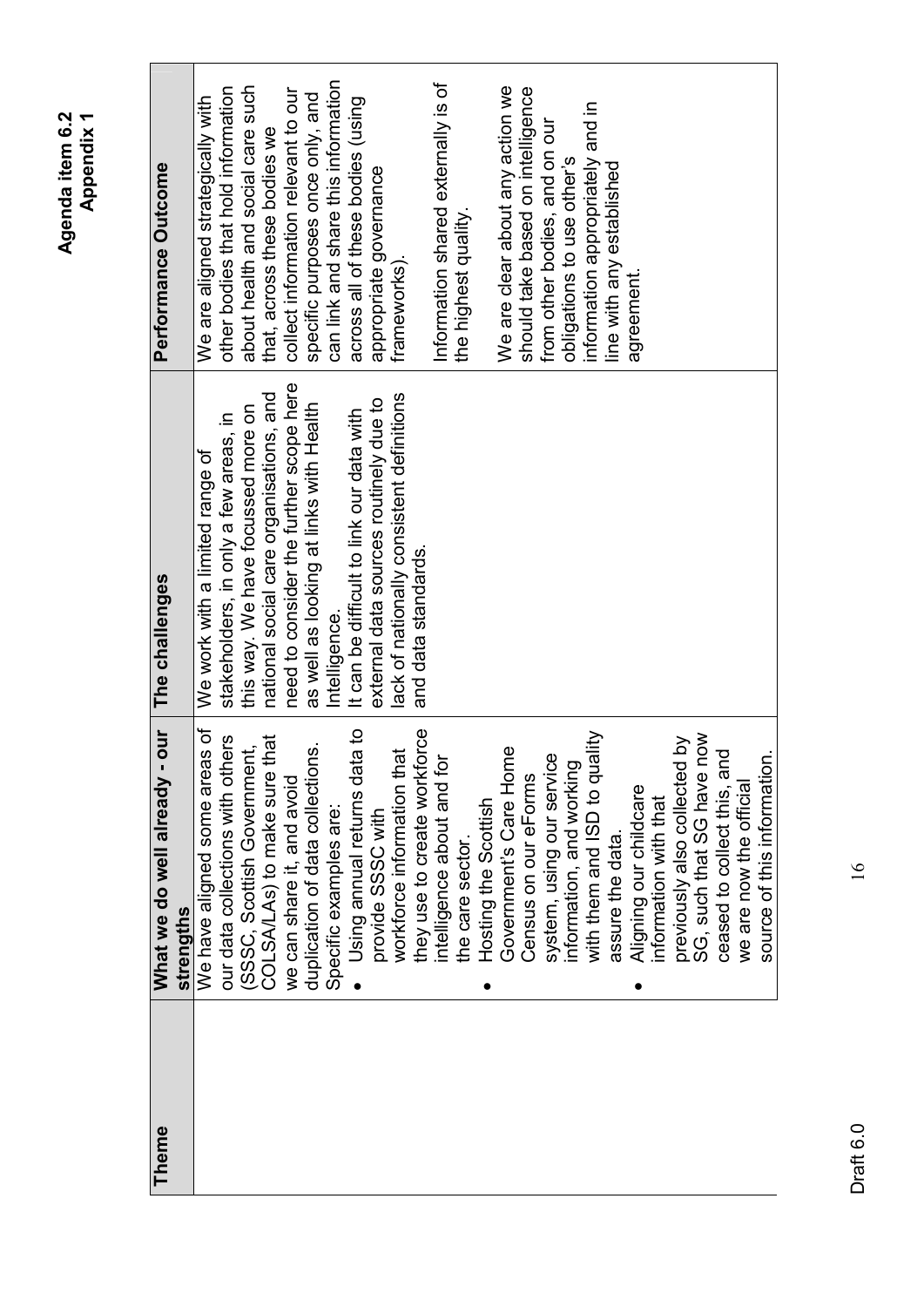| <b>Theme</b> | What we do well already -<br>strengths                                                                                                                                                                                                                                                                                                               | our The challenges                                                                                                                                                                                                                                                                                                                                                                                                                                                             | Performance Outcome                                                                     |
|--------------|------------------------------------------------------------------------------------------------------------------------------------------------------------------------------------------------------------------------------------------------------------------------------------------------------------------------------------------------------|--------------------------------------------------------------------------------------------------------------------------------------------------------------------------------------------------------------------------------------------------------------------------------------------------------------------------------------------------------------------------------------------------------------------------------------------------------------------------------|-----------------------------------------------------------------------------------------|
|              | some systematic processes for<br>validation at point of entry, and<br>cleaning up known problems -<br>single source of data, both of<br>quality, and we already have<br>but there is still considerable<br>More recent developments in<br>which improve data quality.<br>Our data is of reasonable<br>RMS have enabled more<br>room for improvement. | Data quality can be a particular problem   We collect high quality data which<br>measurement of change over time. This<br>especially the case in the PMS system<br>There is continuing strong demand for<br>accuracy, specifically to allow better<br>volume of services involved. This is<br>on the care service side, due to the<br>can be very challenging without<br>incurring substantial increase in<br>due to its platform and design.<br>resource and therefore costs. | is entered only once and validated<br>at point of entry, all within a single<br>system. |
|              |                                                                                                                                                                                                                                                                                                                                                      |                                                                                                                                                                                                                                                                                                                                                                                                                                                                                |                                                                                         |

 $\overline{17}$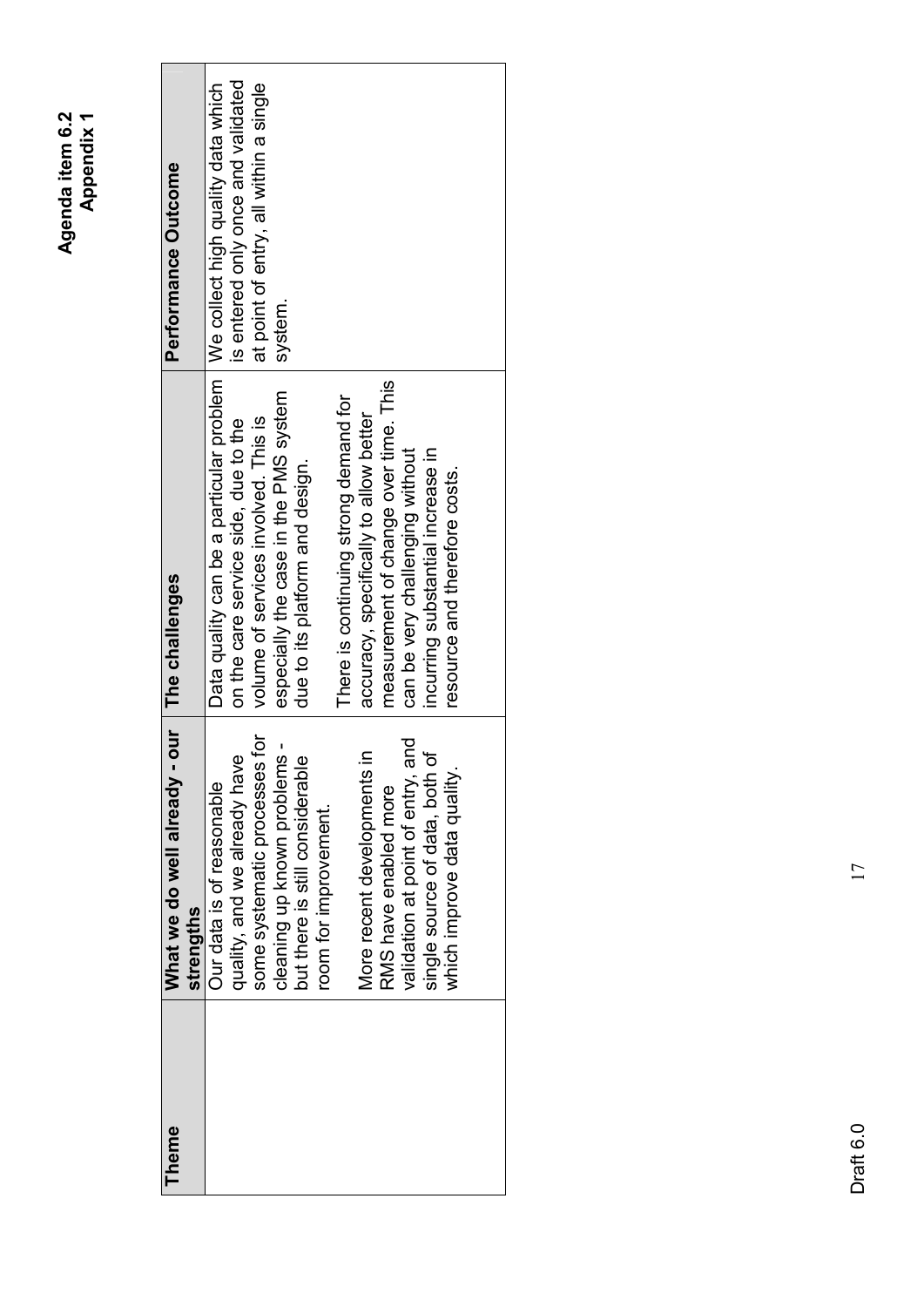| <b>Theme</b>        | bur<br>What we do well already -<br>strengths | The challenges                              | Performance Outcome                      |
|---------------------|-----------------------------------------------|---------------------------------------------|------------------------------------------|
|                     | We respond to a large number of               | Our information requests are usually        | We respond timeously and                 |
|                     | information requests each year                | only shared with the original requestor     | positively to all information            |
|                     | and in 2011 there has also been               | - we could make key information             | requests, internal and external          |
|                     | increasing demand for responses               | requests more widely available, for         | We make as much information as           |
|                     | to parliamentary questions and                | example on our website or intranet.         | possible available for public            |
|                     | providing briefings for Scottish              |                                             | access on our website, or on our         |
|                     | Government as well as a refresh               | We could deal more efficiently with         | intranet site if it is for internal use. |
|                     | of our key performance indicators.            | enquiries for policy position               |                                          |
|                     | These are included amongst the                | statements, and similar.                    |                                          |
|                     | Intelligence Team's current                   |                                             |                                          |
|                     | priorities, alongside continued               |                                             |                                          |
|                     | work to maintain and improve how              |                                             |                                          |
|                     | we provide our information,                   |                                             |                                          |
|                     | particularly relating to                      |                                             |                                          |
|                     | staff.<br>disseminating information to        |                                             |                                          |
| 2.Exploiting        | Key statistics, based on (mainly)             | Existing key statistics are likely to be of | All Care Inspectorate staff are          |
| external sources of | published statistics from Scottish            | use beyond the senior inspectors; they      | aware of the national statistics         |
| intelligence        | Government (SG), ISD (which is                | will need reviewed to ensure they           | that may be relevant to their role,      |
|                     | the information and statistics                | support emerging integrated inspection      | can access them and interpret            |
|                     | <b>NHS</b><br>organisation supporting the     | methodologies across the organisation,      | them.                                    |
|                     | is Scotland) and others, are                  | and other initiatives such as the LAN       | Those organisations we                   |
|                     | collated and used systematically              | work to co-ordinate scrutiny.               | scrutinise are aware of how we           |
|                     | as part of the Initial Scrutiny Level         |                                             | collate and use key statistics.          |
|                     | and<br>Assessment (ISLA) process              |                                             |                                          |
|                     | the child protection inspections.             |                                             |                                          |

> Draft  $6.0$  18 Draft 6.0

 $18$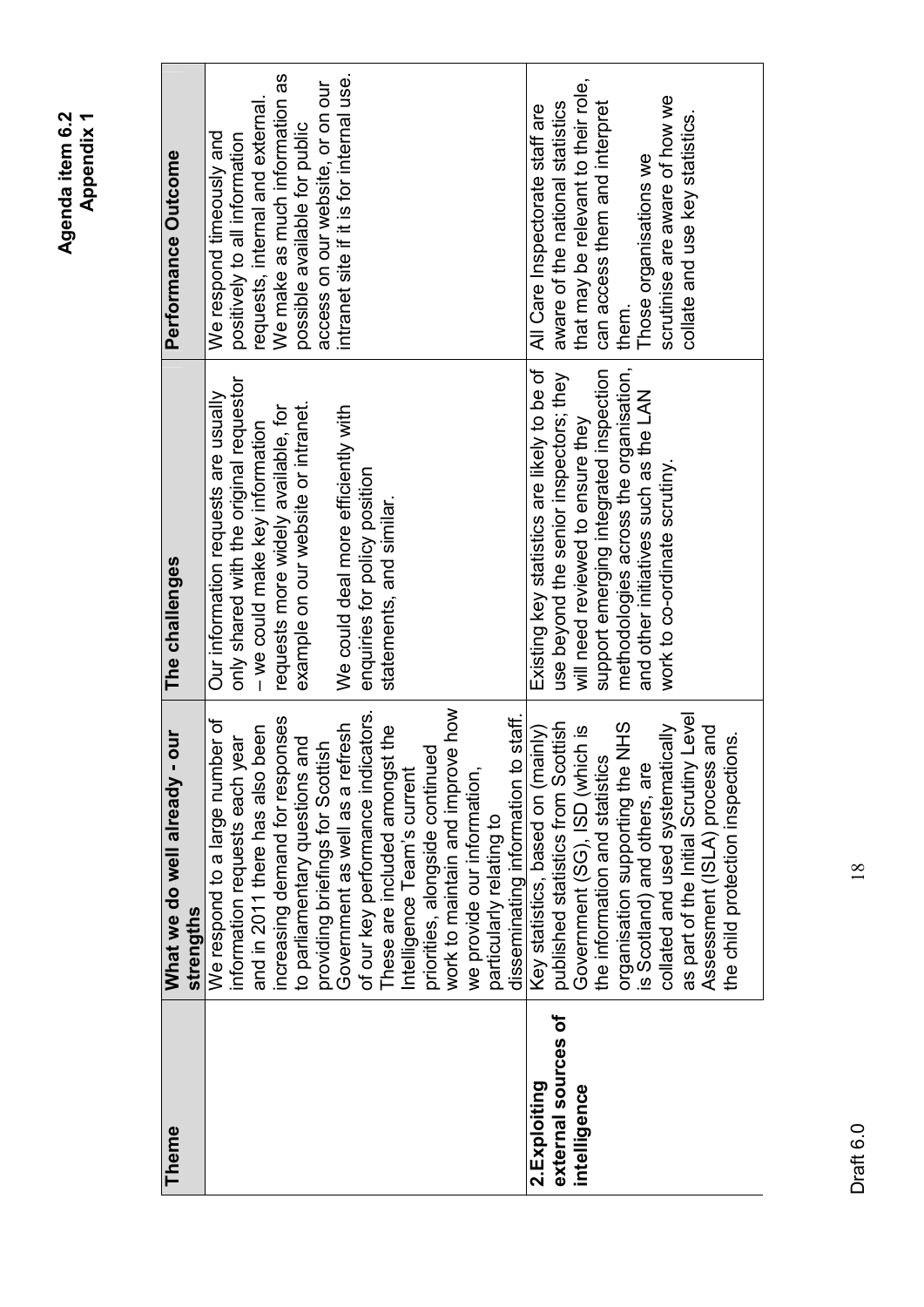| Theme                                                                         | What we do well already - our<br>strengths                                                                                                                           | The challenges                                                                                                                                                                                                                    | Performance Outcome                                                                                                                       |
|-------------------------------------------------------------------------------|----------------------------------------------------------------------------------------------------------------------------------------------------------------------|-----------------------------------------------------------------------------------------------------------------------------------------------------------------------------------------------------------------------------------|-------------------------------------------------------------------------------------------------------------------------------------------|
|                                                                               | information from ISD about use of<br>We have made some preliminary<br>steps towards accessing                                                                        | understand and identify the information<br>information we need. We need to fully<br>We are not clear we have all the                                                                                                              | external information sources and<br>We are aware of all relevant<br>can easily access them.                                               |
|                                                                               | stages, and may be at risk from<br>health services by care service<br>users, but this is in the early<br>reduced resources in ISD.                                   | about risks in social care and social<br>held by others that might inform us<br>work.                                                                                                                                             | We know what factors affect risk,<br>and can identify any heightened<br>risks.                                                            |
|                                                                               | principles of information sharing.<br>place with many public bodies,<br>We have a range of MoUs in<br>most of which cover broad                                      | SG but<br>Need clear identification of those key<br>information on a regular basis. This<br>includes key scrutiny partners,<br>external bodies with whom it is<br>also other initiatives aimed at<br>essential we share important | such as the scrutiny portal, to find<br>and share information, avoiding<br>use of key information portals,<br>We all know about, and make |
|                                                                               |                                                                                                                                                                      | knowledge dissemination in the sector<br>such as the South Lanarkshire portal.                                                                                                                                                    | duplication with other scrutiny<br>bodies                                                                                                 |
| Linking with the risk<br>identifying risk<br>3.Focus on                       | We store some "soft" information<br>A wide range of data is available<br>that includes info about risk.                                                              | We need to identify key risk data; to<br>access and use external info about<br>risks. We currently underuse                                                                                                                       | Information about risk is clearly<br>needed; accessible; people<br>identified, available when                                             |
| workstream, it is vital<br>to ensure that we<br>have access to<br>development | notes of a concern an inspector<br>discussions with a manager, or<br>services, for example notes of<br>in PMS and RMS about care                                     | Soft intelligence will not always be<br>information such as notifications.<br>recorded or will not be recorded                                                                                                                    | information to assess risk or<br>understand how to use<br>identify trends.                                                                |
| intelligence about<br>risks.                                                  | will have "soft" information at local<br>igers<br>has about a service. And senior<br>inspectors and contact mana<br>provider/corporate level.<br>authority level and | individual case-holder/lead inspector.<br>intelligence, especially beyond an<br>Little evidence of regular and<br>systematic analysis of softer<br>systematically                                                                 | Soft intelligence is appropriately<br>obtained; stored, accessed and<br>analysed                                                          |

Draft 6.0

 $\overline{19}$ Draft  $6.0$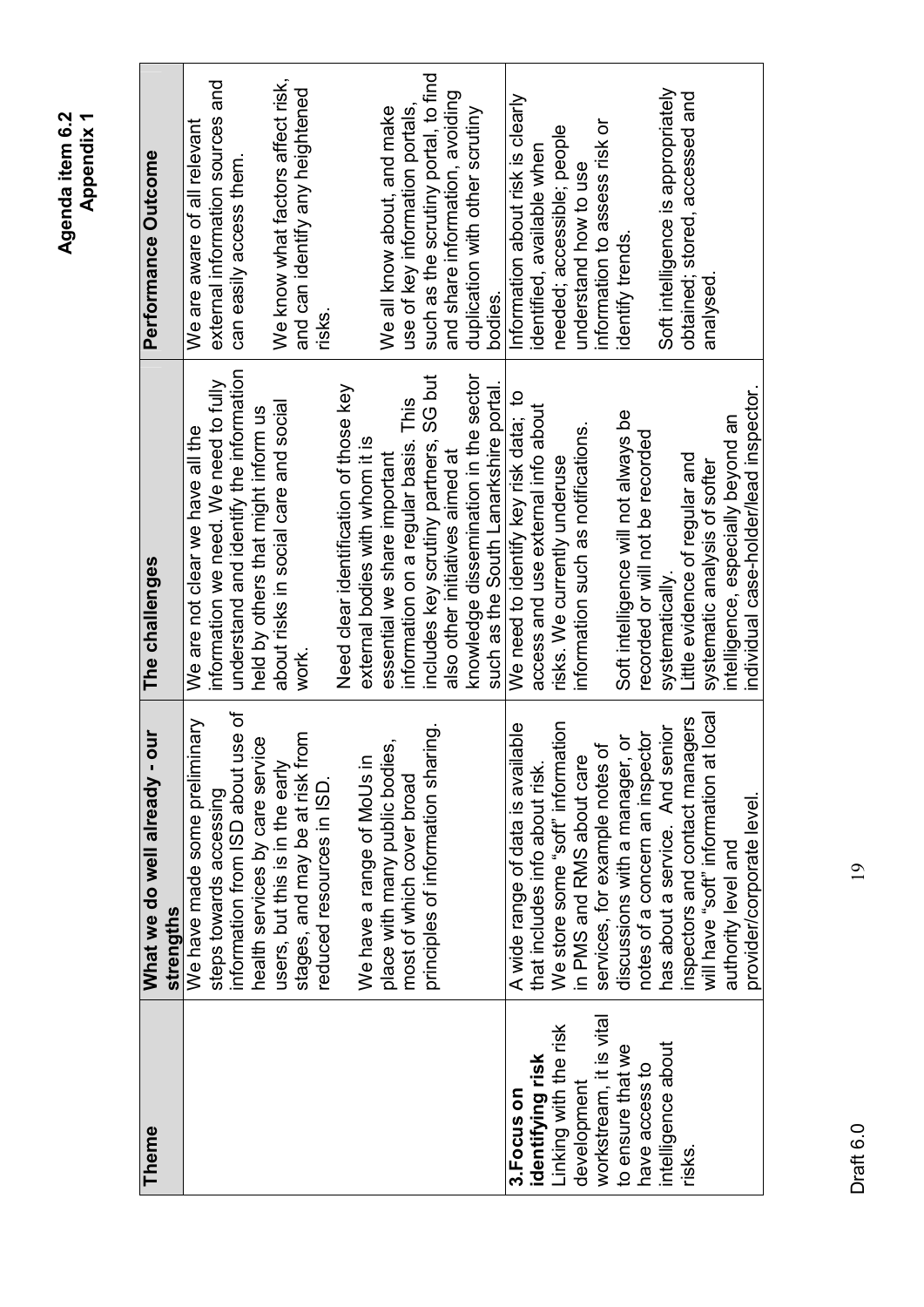| <b>Theme</b> | What we do well already - our<br>strengths | The challenges                           | Performance Outcome                  |
|--------------|--------------------------------------------|------------------------------------------|--------------------------------------|
| 4. Focus on  | Historically, we have used a               | The Health and Sport Committee           | Scrutiny is informed by the voice of |
| improving    | range of questionnaires, focus             | recommendations included that we         | the people who use services, their   |
| outcomes for | groups, interviews and other               | should seek to expand the ways in        | relatives and carers, and others     |
| people       | means to get views from                    | which we get peoples' views.             | with insight; information provided   |
|              | service users, carers, relatives           |                                          | by them is collected systematically, |
|              | e<br>P<br>about the care services and t    | The Care Standards Questionnaires        | and used consistently; people can    |
|              | social work and child protection           | (CSQs) used for care services are not    | see how their input has informed     |
|              | services they receive.                     | comprehensive - in terms of service      | our scrutiny activity                |
|              |                                            | coverage or service user needs. They     |                                      |
|              |                                            | are not systematically analysed and      | People know they can and should      |
|              |                                            | used; they will need developed to make   | tell the Care Inspectorate about     |
|              |                                            | them more outcome focussed, and to       | any concerns they have, and we       |
|              |                                            | support new ways of working.             | provide easy mechanisms for them     |
|              |                                            |                                          | to do that.                          |
|              |                                            | Need to consider methods of capturing    |                                      |
|              |                                            | views systematically, which will support |                                      |
|              |                                            | our new childrens' and adults' scrutiny  |                                      |
|              |                                            | methodologies.                           |                                      |
|              |                                            | Need to review, and expand if            |                                      |
|              |                                            | necessary, guides about who we are       |                                      |
|              |                                            | and what we do that will encourage       |                                      |
|              |                                            | people to get in touch with us -         |                                      |
|              |                                            | especially about their concerns. This    |                                      |
|              |                                            | includes people who use services and     |                                      |
|              |                                            | their relatives and carers; staff of     |                                      |
|              |                                            | services; other stakeholders who might   |                                      |

 $\overline{c}$ 

Draft  $6.0$ Draft 6.0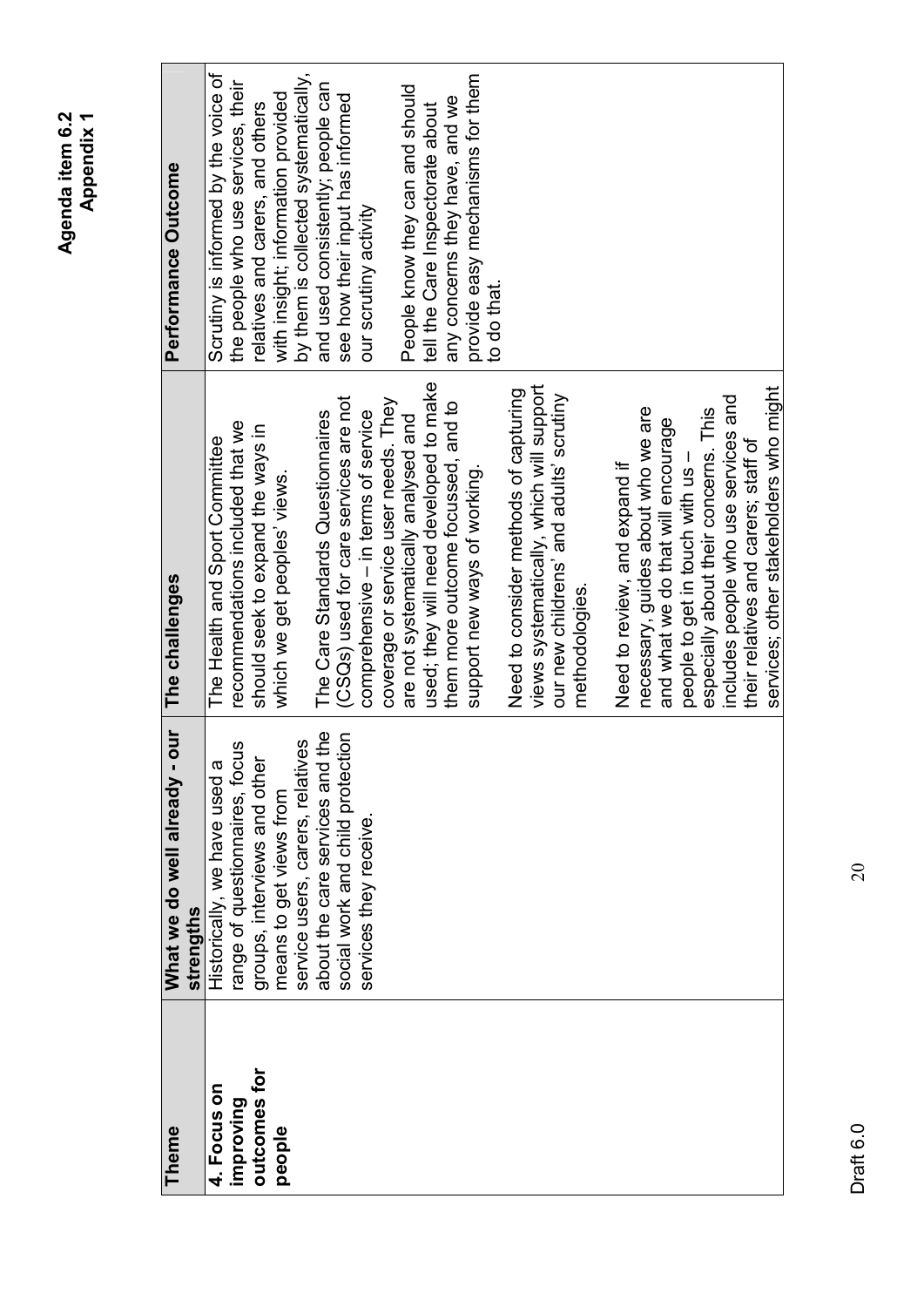|                |                                            | be aware of the quality of services       |                                      |
|----------------|--------------------------------------------|-------------------------------------------|--------------------------------------|
|                |                                            | Plans are already underway to make        |                                      |
|                |                                            | more use of wider media channels to       |                                      |
|                |                                            | encourage people to work with/engage      |                                      |
|                |                                            | with us.                                  |                                      |
|                |                                            | The Care Inspectorate is developing a     |                                      |
|                |                                            | public reporting strategy which also      |                                      |
|                |                                            | highlights this need to establish a two-  |                                      |
|                |                                            | way dialogue with key groups of           |                                      |
|                |                                            | people                                    |                                      |
| <b>Theme</b>   | our<br>What we do well already -           | The challenges                            | Performance Outcome                  |
|                | strengths                                  |                                           |                                      |
| 5.Developing   | We have an experienced and                 | The intelligence team's resources are     | Supported by the expertise from a    |
| organisational | $\subset$<br>expert analytical team, whicl | often stretched, therefore, for many in   | strong intelligence core team, staff |
| Capacity       | ensures that we continue to                | the Care Inspectorate, are not easily     | across the organisation are given    |
|                | build our data resources; and              | accessible.                               | the tools, resources and             |
|                | that we analyse info                       |                                           | encouragement to develop their       |
|                | consistently, using relevant               | Links between central analytical team     | intelligence based working           |
|                | technologies and techniques.               | and operational areas are not strong      | practices.                           |
|                |                                            |                                           |                                      |
|                | the<br>We have some staff across           | There is potential in terms of skills and | All staff are aware of Social        |
|                | organisation that have access              | knowledge amongst some of the admin       | Services Knowledge Scotland          |
|                | to limited information and have            | staff to develop their roles to support   | (SSKS) which is a single point of    |
|                | the skills and knowledge, or the           | inspectors, and inspector managers to     | access to journals and books, topic  |
|                | capacity to develop it, to use             | access information.                       | specific information hubs, learning  |
| itis<br>∰      |                                            |                                           | resources, and guidance to help      |
|                |                                            | Analytical and research skills could be   | develop research skills, have a      |
|                | Agreement to establish a new               | further strengthened across all teams,    | current Athens account, and are      |
|                | improvement and innovation                 | functions and levels of the organisation. | able to use this effectively to      |

Draft  $6.0$  21 Draft 6.0

 $\overline{21}$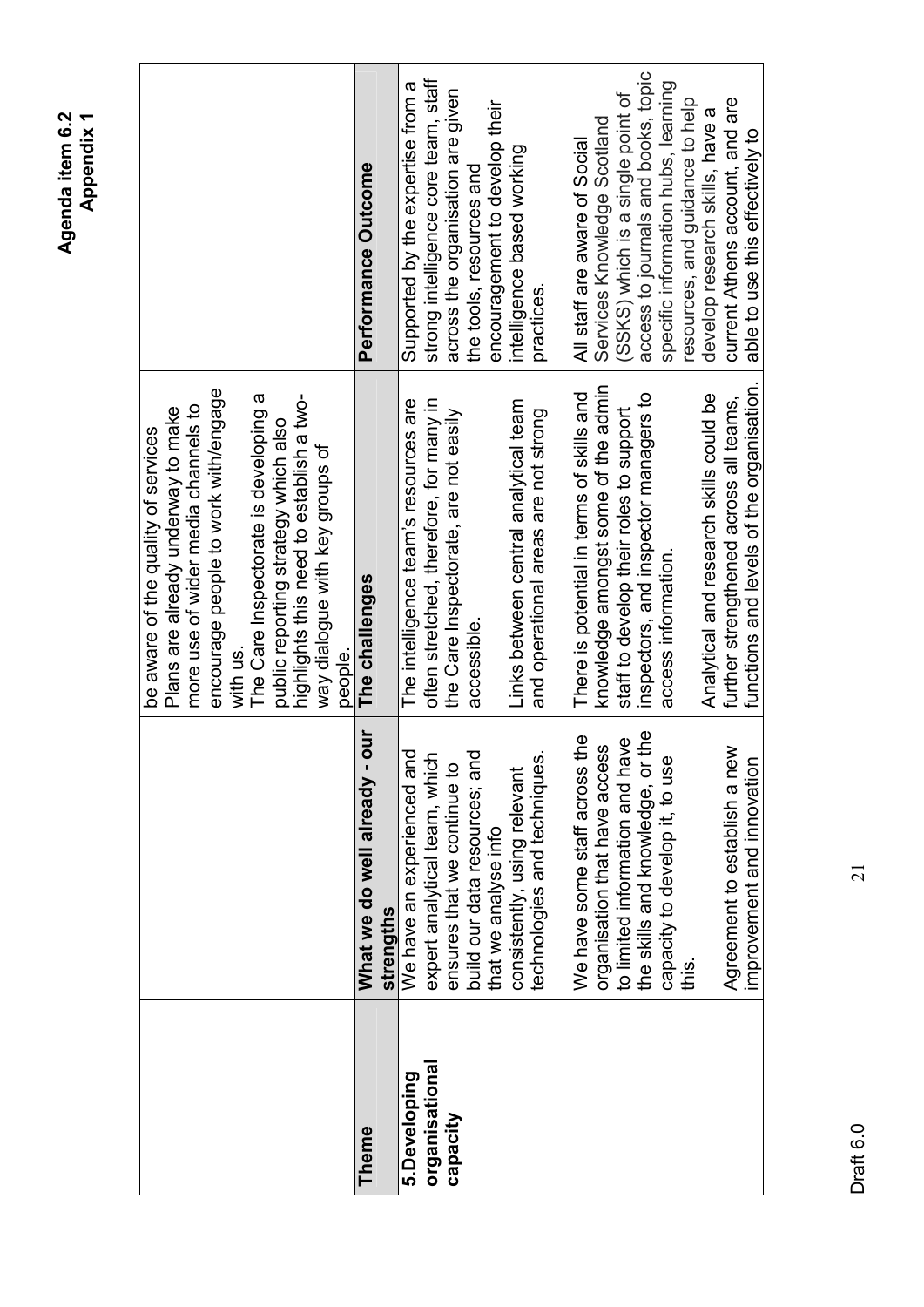| networks, skills and expertise is<br>explore latest research in their<br>Information about our groups,<br>readily available to staff.<br>area of work.                                  |                                                                                                                                                                                                                                  |
|-----------------------------------------------------------------------------------------------------------------------------------------------------------------------------------------|----------------------------------------------------------------------------------------------------------------------------------------------------------------------------------------------------------------------------------|
| People do not know what information is<br>networks exists; what expertise exists<br>already available; what groups and<br>and where; what contact manager<br>arrangements are in place. | People have to deal with vast quantities<br>working environment and practices. We<br>of information, and a rapidly changing<br>information and highlight what is<br>could do more to organise this<br>important and what is not. |
| Ϊ                                                                                                                                                                                       |                                                                                                                                                                                                                                  |

> Draft  $6.0$ Draft 6.0

 $22$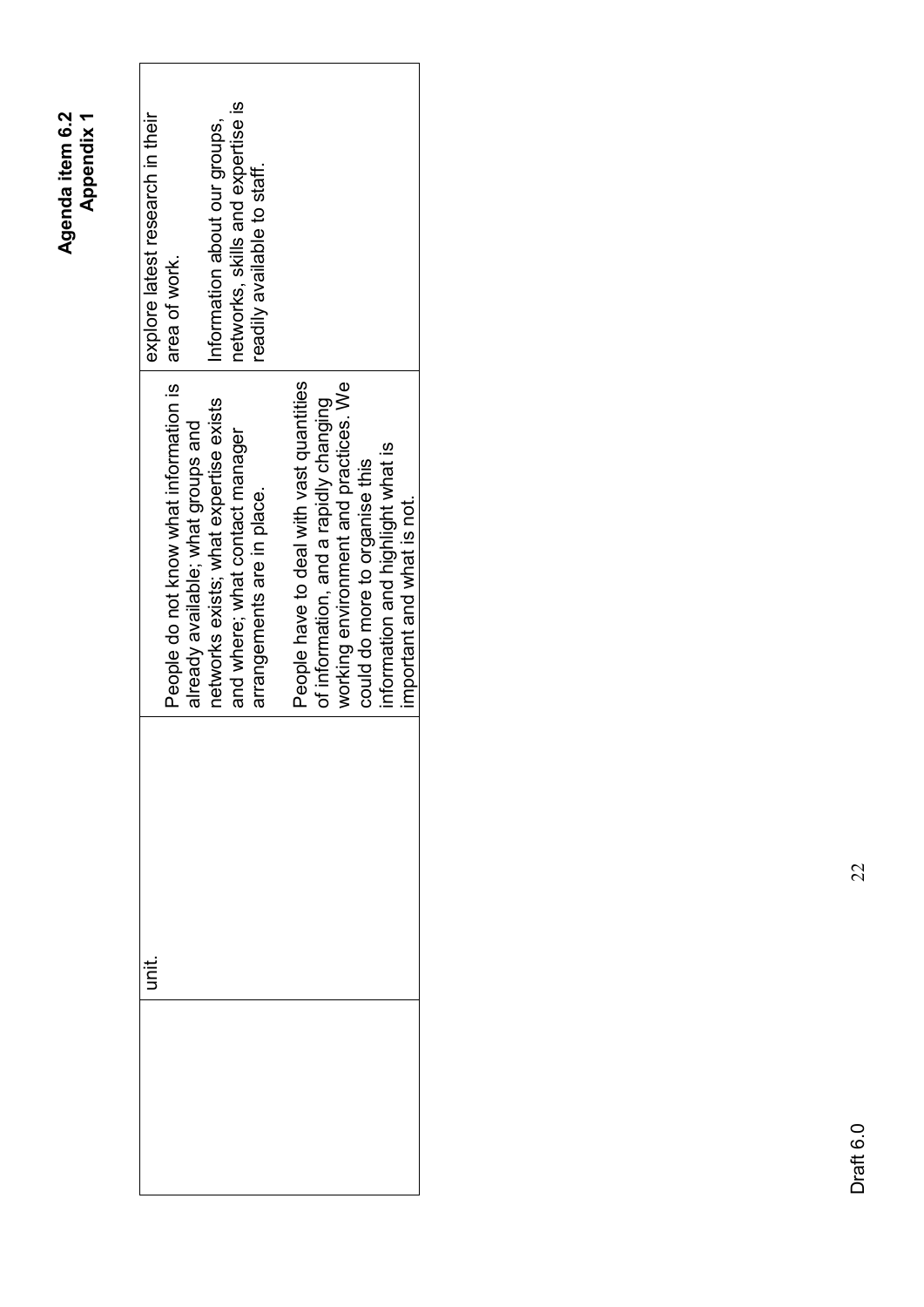| <b>Theme</b>        | our<br>What we do well already -                    | The challenges                           | Performance Outcome                   |
|---------------------|-----------------------------------------------------|------------------------------------------|---------------------------------------|
|                     | strengths                                           |                                          |                                       |
| 6.Making            | $\overline{\delta}$<br>Data capture is usually as a | Staff are currently accessing            | Our staff keep their records on a     |
| intelligence easier | product of our business                             | nformation using several different       | single system within the Care         |
| to access           | ġ<br>processes and record keepir                    | systems (SCOTS, CI systems, PMS,         | Inspectorate. As a by-product of      |
|                     |                                                     | RMS, spreadsheets).                      | their record-keeping, our staff are   |
|                     | Within each of the legacy                           |                                          | ed by the system to record            |
|                     | systems inherited by the Care                       | Other than the datastore, statistical    | important information which is        |
|                     | Inspectorate, there are positive                    | data is generally not available below    | validated at the point of entry. All  |
|                     | examples of systems                                 | Area level.                              | information is entered only once by   |
|                     | supporting good record keeping                      |                                          | our staff, or by others entering      |
|                     | and data capture. In RMS, for                       | Not enough flexibility for people to     | information into our systems.         |
|                     | example, an inspector can                           | analyse info more locally, while keeping |                                       |
|                     | already see key information                         | consistent definitions and analytical    | Staff can access up-to-date views     |
|                     | about risk levels, complaints,                      | methods                                  | of core information they might        |
|                     | <u>ທົ</u><br>enforcements, service detail           |                                          | need, especially to inform their risk |
|                     | certificates in the one place.                      | Data not easily available about          | assessments and plan their            |
|                     |                                                     | corporate providers.                     | scrutiny, from one system.            |
|                     | Our datastore provides                              |                                          |                                       |
|                     | summary information about                           | Performance and other analytical data    | Staff have access to interactive      |
|                     | ides<br>each care service, and provi                | sets are not always updated regularly    | tools allowing them to manipulate     |
|                     | flexible reporting from national                    | enough, therefore quickly gets out of    | data relevant to their role.          |
|                     | e4<br>down to service level about                   | date.                                    |                                       |
|                     | quality of care services.                           |                                          |                                       |
|                     |                                                     |                                          |                                       |

Draft  $6.0$  23 Draft 6.0

23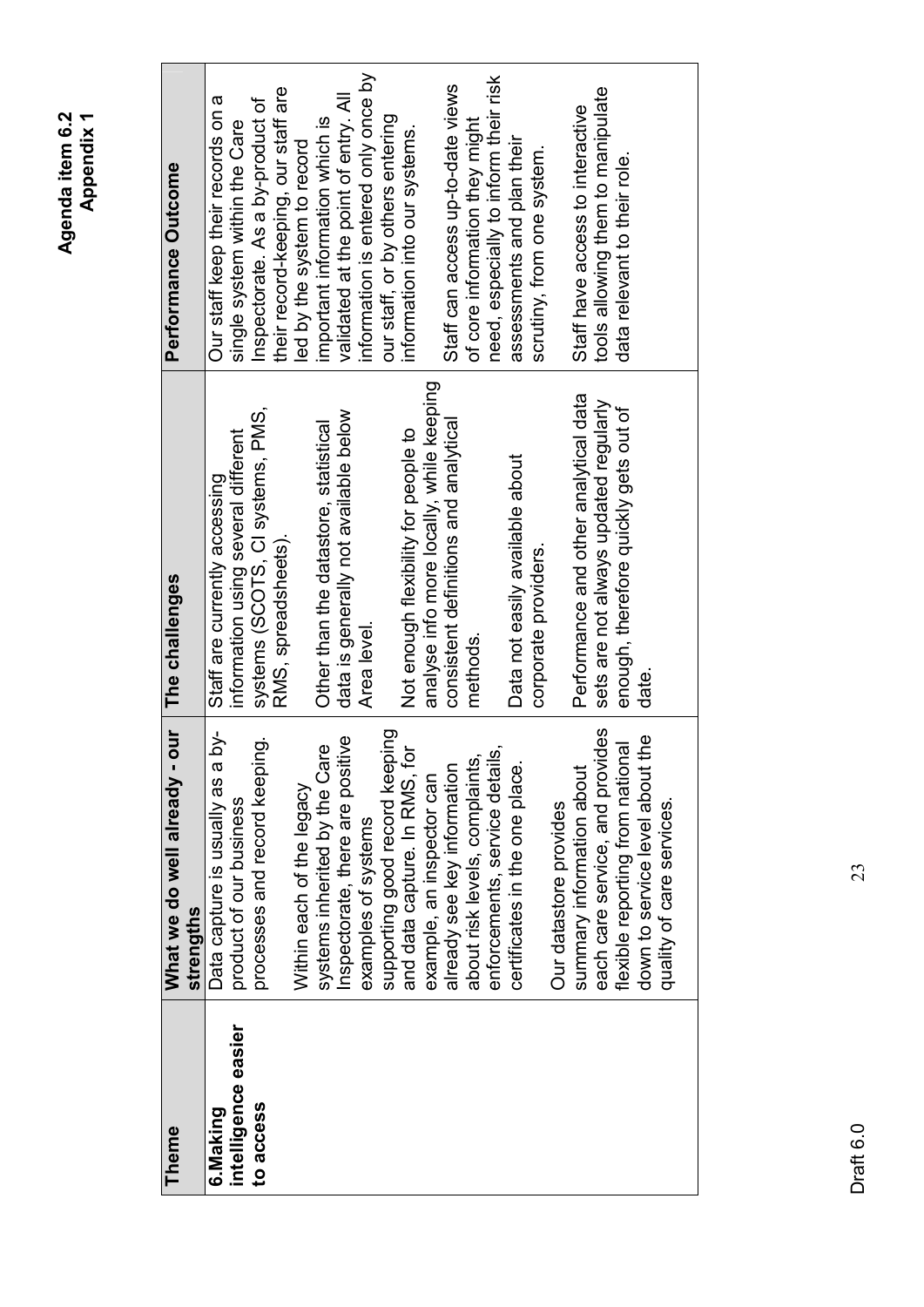#### **6. Improvement plan, activities and timescales**

We have created an integrated Risk and Intelligence Improvement plan as a separate document that will sit alongside the Intelligence and Risk Frameworks.

In order to work towards the vision, this plan sets out the key actions for the next three years that will develop our intelligence capacity and support our delivery of our long term objectives and the change programmes.

Central to our improvement plan are the six themes of our consultation findings, namely

- **1. Fully exploiting the intelligence we hold, including sharing our information with partners**
- **2. Exploiting external sources of intelligence**
- **3. Focus on identifying risk**
- **4. Focus on improving outcomes for people**
- **5. Developing organisational capacity**
- **6. Making intelligence easier to access.**

In section 5 of this document we identified under each of the six themes, what we do already, what we could do better, and the desired performance outcome for us.

So for instance under the theme "Exploiting external sources of Information" one of the things we do well already is link with external partners, for example regulators and others, in sharing information. One of challenges, or things we could do better, is we are not clear that we have all the information we need.

A key opportunity here is working in partnership with other scrutiny bodies as well as identifying new information sources and developments coming on stream such as the South Lanarkshire portal, the work of the Strategic Operating Group (SOG) who are developing a National Intelligence Framework for Health and Social Care, and the work of the Social Services Knowledge Management Board.

Therefore an action in the improvement plan for year 1 is to link with the key bodies listed in the action plan, to identify opportunities for sharing information, and for subsequent years includes creating a data catalogue to cover all internal and external sources, so that people can see, in one place, the data that we hold.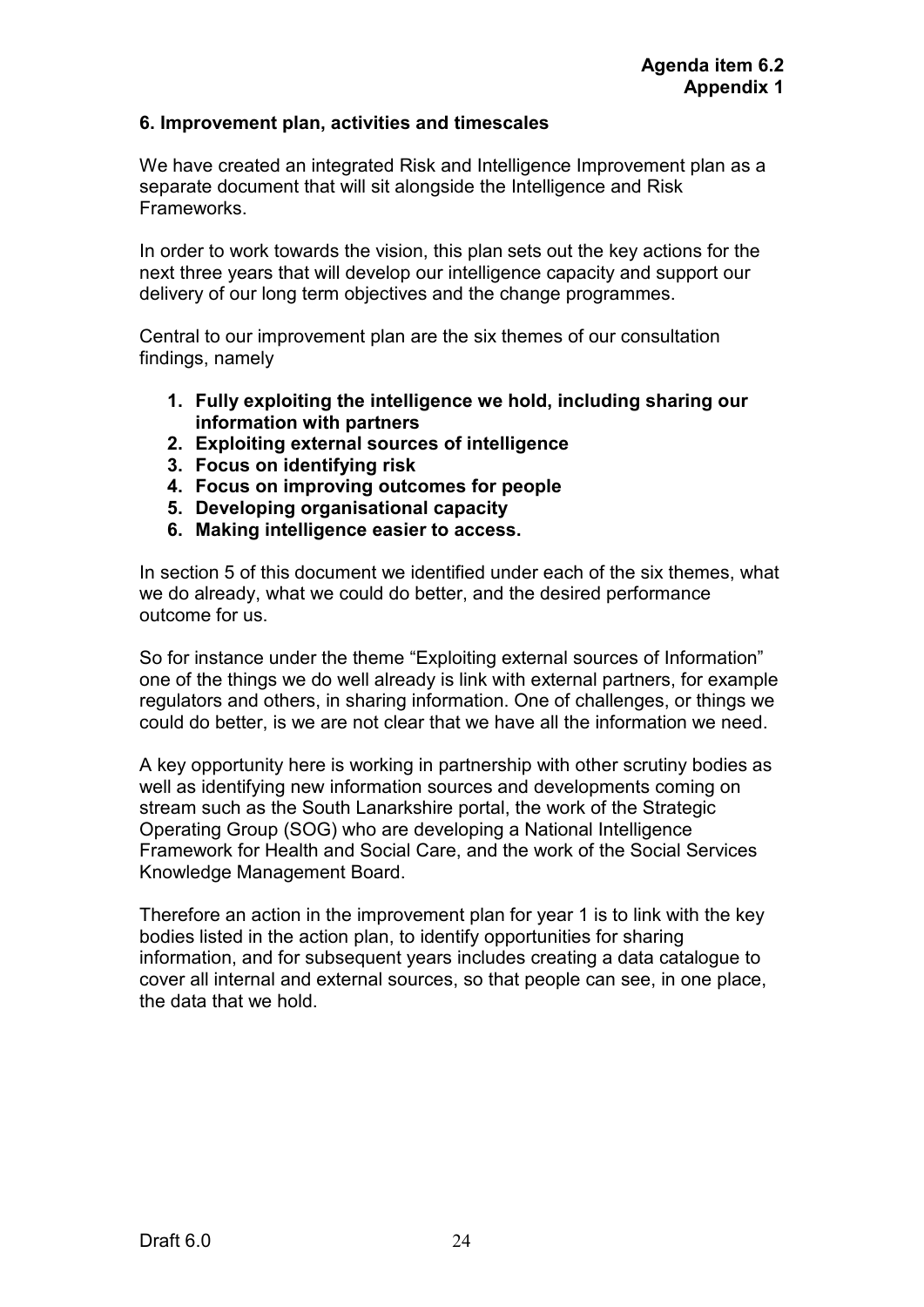#### **7. Governance arrangements**

This strategic framework includes an improvement plan with an outline of actions over the next three years. Longer term actions are not given in detail, as this Framework is intended to be flexible, as the organisation develops. To ensure this improvement plan is developed and delivered we propose the following governance arrangements:

- The main actions for each year, as detailed in the improvement plan, are integrated with the Corporate Plan, and in particular within the Annual Business Plan.
- The Strategic Intelligence Framework Project Group was set up to oversee the development of the Framework, and ceased at the end of March 2012, following development of the draft Framework. The Strategy and Performance Committee, at their meeting on 13 March 2012, recommended that the implementation of the Risk and Intelligence Frameworks should be brought together. Therefore an Intelligence and Risk group will be established to retain oversight of the delivery of the improvement plan.
- The improvement plan should be reviewed each year, to ensure it remains linked to the corporate plan and objectives.
- Most actions in the improvement plan will require multi-disciplinary resources and commitment to succeed, therefore this group should report progress and any exceptions to the Executive Team.

#### **8. Resources**

#### **8.1 Resources to deliver the improvement plan activities**

The improvement plan sets out the key activities we will need to engage in over the next three years in order to become a risk focussed and intelligence led organisation. In includes interdependencies with other workstreams and developments, and outlines the resources required to deliver the development, as well as any on-going resource requirements, or efficiency savings in the longer term.

#### **8.2 Developing our capacity to deliver this framework**

Delivery of the Improvement Plan will depend upon resources being available across the organisation. This framework will have a particular impact on the following areas initially, although there will be further areas that could be added to the list.

#### **Intelligence Team**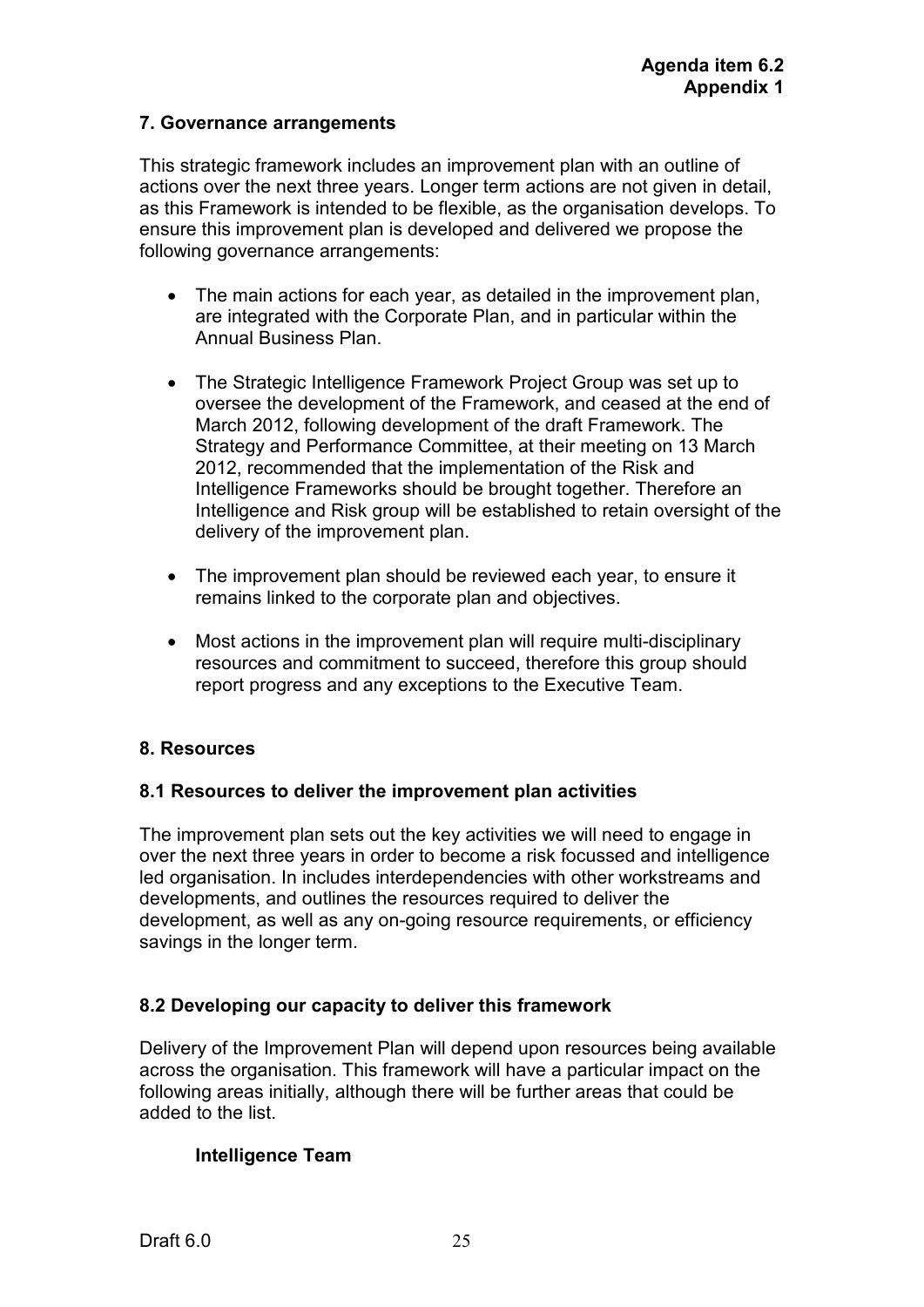Our existing organisation structure includes an Intelligence Team, comprising six whole time equivalent (wte) Information Analysts, line managed by the Policy and Research Officer. Within this team there is a range of expertise that is essential to delivering high quality intelligence, and this team will support many of the actions in the improvement plan. We must continue to develop this group of staff to ensure that they can stay abreast of new developments and analytical technologies, and meet the changing intelligence needs of our organisation.

There are further pockets of expertise across the organisation that will be core to delivering intelligence-based ways of working, for example the Policy Analysts who are based within the Corporate Planning, Communications and Involvement Team.

#### **Operational staff**

The aim of the framework is to develop capacity across the whole organisation. To deliver this we propose a managed intelligence network across the Care Inspectorate. This network will link the core teams of specialists, to each other, and to those working in operational areas across the organisation. Preliminary discussions have taken place about how this fits with the Employee Development plans for the next year. In time, we will also need to consider the impact of changes to working practices, and therefore workload planning assumptions.

#### **Operational admin staff**

Initially this Framework will focus on developing the inspection admin role, as part of the intelligence network, to include providing local support for accessing and using available information, as well as establishing direct named contacts between the Intelligence Teams and operational areas. This approach fits with the Admin Strategy.

#### **Employee Development**

Employee Development colleagues are already planning an evaluation of existing analytical and research skills across the whole organisation, and subsequent identification of the development needs in 2012/13.

This will inform staff development across the organisation, to ensure that people are clear and confident about how they can access and use intelligence.

#### **ICT and Information Governance**

Implementing this framework will require ICT support and development time for software changes. ICT solutions will need to promote our ability to use intelligence for multiple purposes within the organisation and across organisational boundaries. This will require closer working with colleagues in other regulatory/inspectorate organisations as new and integrated approaches to our scrutiny activities develop. It is essential that this work links closely to the ICT Programme Board to ensure that